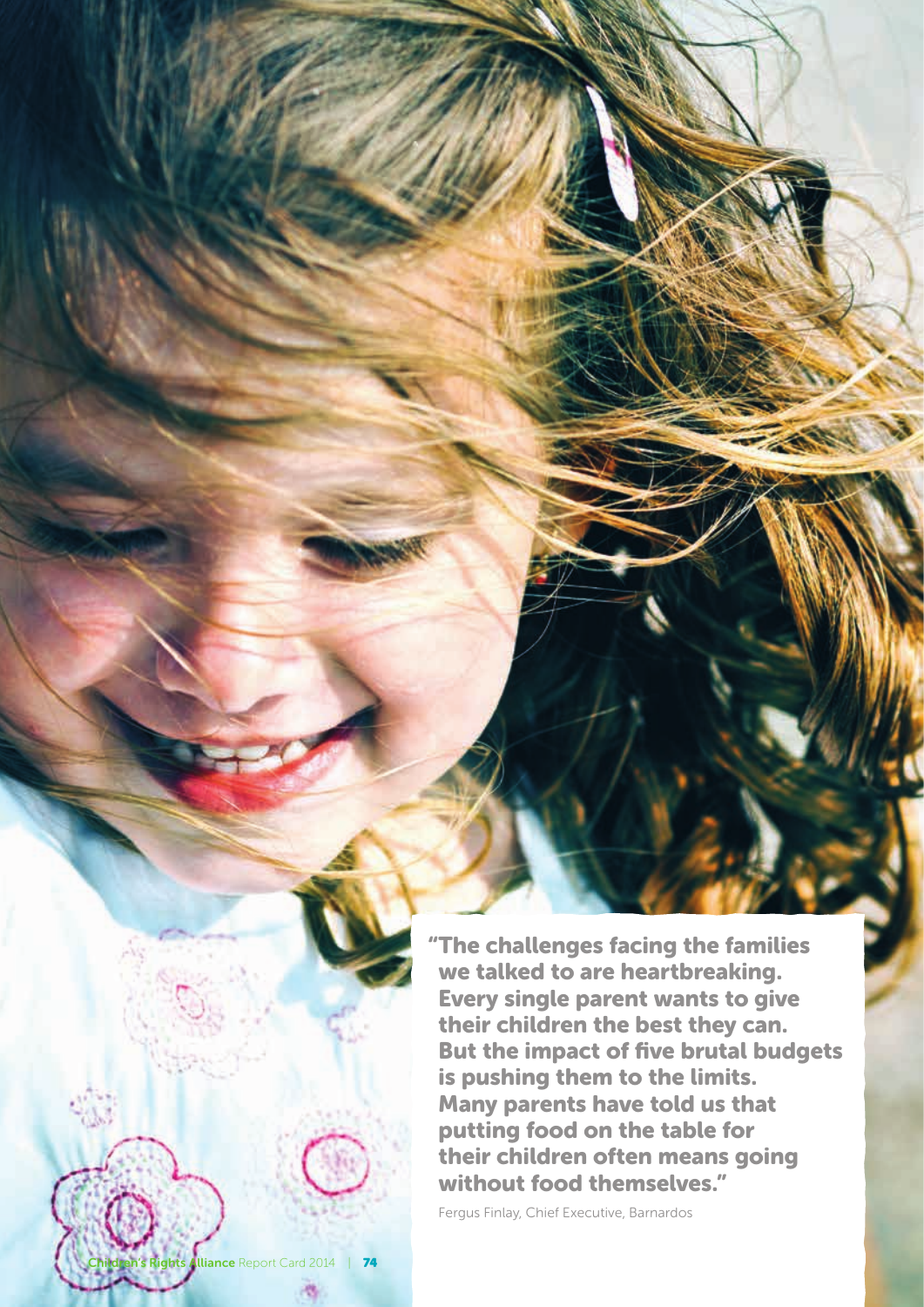### Chapter 4:

# Right to an Adequate Standard of Living



| ---<br>---<br>----<br>---- |
|----------------------------|
|                            |

## In The News

#### Boost for local children

By Jack Gleeson

PARENTS and young children in Finglas are set to benefit from a new childhood programme designed to improve the lives of children in disadvantaged areas.

Finglas was one of 13 locations nationwide selected for the €30 million Area-Based Childhood (ABC) early intervention programmes to support health and social projects in several countries. The ABC programme targets investment in evidence-based early interventions – from pregnancy onwards - to improve the lives and futures for children and families living in areas of disadvantage.

Local TD Róisín Shortall (Ind) welcomed the inclusion of Finglas in the children and parenting initiative, which was the result of a successful application from Better Finglas, a consortium made up of local groups, schools, Dublin City Council and State agencies. "I fought hard to have a commitment to such funding contained in the Programme for Government," said Deputy Shortall. "I am glad to see that this is one promise the Government appears to be delivering on. Early intervention programmes are vital if we are ever to break the cycle of poverty and exclusion in large parts of Dublin. It is about giving kids a chance in life and preventing problems before they begin. And it saves money in the long run."

Following the successful application confirmed last week, the Finglas ABC Programme now moves forward to design stage. If it receives final approval it will be a Barnardosled project designed to provide better services for parents and children in Finglas South, Finglas West and part of Finglas East.

The Finglas programme will be modelled on the successful youngballymun Initiative with an emphasis on child mental health, supports for parents and early interventions in literacy, numeracy and identifying health issues.

There was good news too for the youngballymun programme which is now set to come under the ABC umbrella. Minister for Minister for Children and Youth Affairs, Frances Fitzgerald, said that evaluations from three pilot programmes, including youngballymun, demonstrated significant improvements in outcomes for children in a number of areas.

Northside People West, 2 December 2013 www.dublinpeople.ie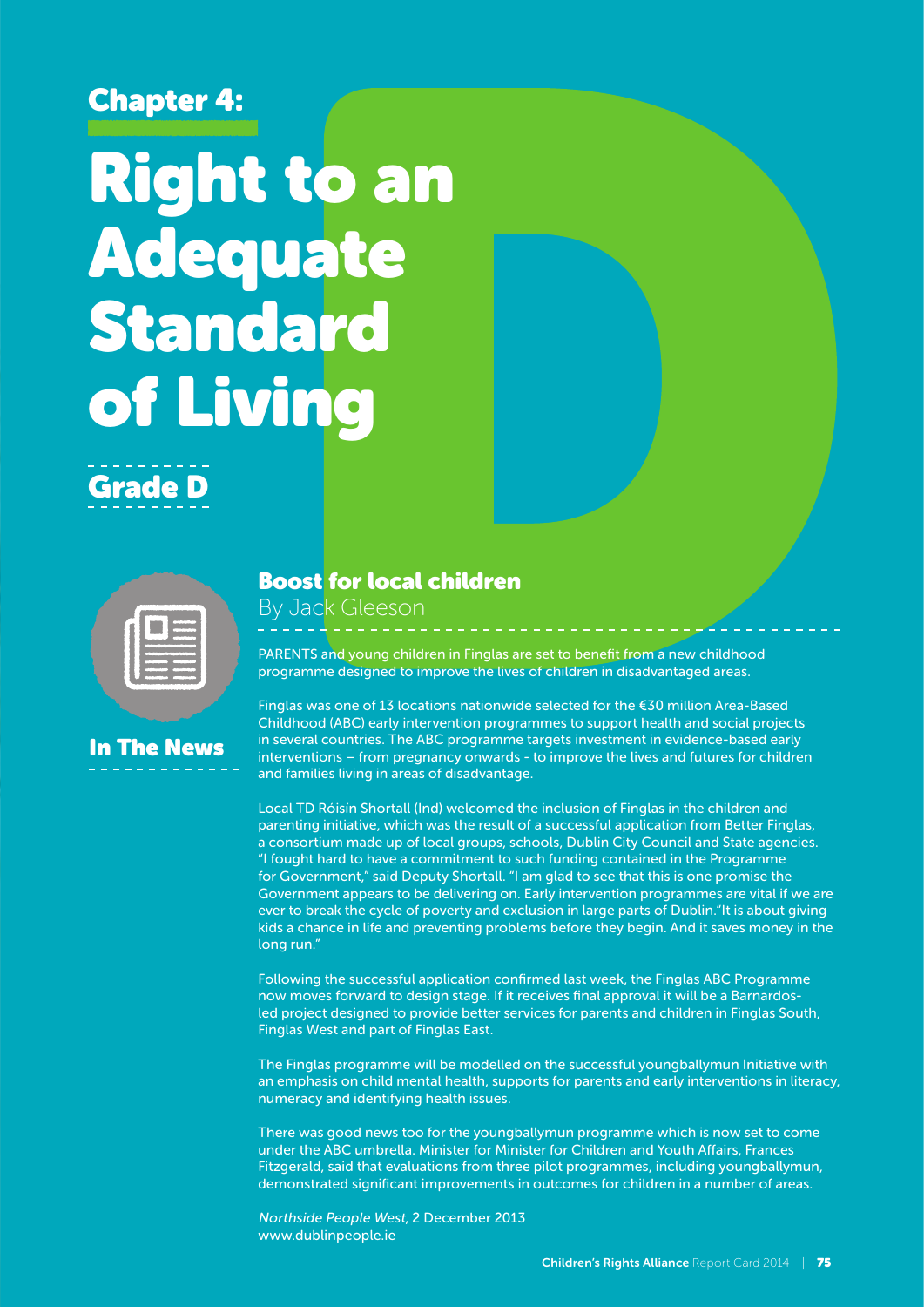## 4 | Right to an Adequate Standard of Living



#### **The Right to an Adequate** Standard of Living

Every child has the right to a standard of living that is adequate to their development – physical, mental, spiritual, moral and social. While parents and guardians have the primary responsibility to provide for the child's material needs, the State also has the responsibility to assist parents and guardians to alleviate poverty where needed. | Summary of Article 27 of the UNCRC

The Right to an Adequate Standard of Living gets a 'D' grade this year, a slight increase from last year's 'D-' grade. However, child poverty remains high: the EU Survey of Income and Living Conditions (EU SILC) figures, published in 2013, shows that 9.3% of children are living in consistent poverty while 18.8% of children are at risk of poverty.<sup>426</sup> While the Department of Social Protection's Social impact assessment of the main welfare and direct tax measures in Budget 2013 found that there was no significant change in the at-risk-of-poverty rate, it also confirmed that households with children were the worst affected by the cuts made in Budget 2013, in particular lone parent households.<sup>427</sup>

Child Poverty gets an 'E-' grade this year – an improvement on Report Card 2013. This is due to the fact that although the Government, protected rates of child income supports in Budget 2014 and children for the most part, and families were spared the harsh cuts of previous budgets, it was not enough to reverse the impact that austerity budgets have already had on them. It is also disappointing that the sub-target to reduce child poverty has still not been set. Area Based Childhood (ABC) Programme gets a 'C+' grade in recognition of the allocation of €4 million in Budget 2014 and the selection of an additional nine sites for this important initiative. In Children and the Social Welfare System, the recommendations of the Advisory Group on Tax and Social Welfare have not been implemented resulting in a 'D' grade to reflect the lack of any real change.

Budget 2014 maintained child income supports at existing rates. This is a welcome reprieve from severe cuts in successive budgets, which has saved the Exchequer €450 million since 2009.428 However, cuts to Maternity Benefit will have a detrimental effect on working mothers with newborn babies contrary to Article 18 (parental responsibilities) of the UN Convention on the Rights of the Child. Furthermore, the failure to reverse cuts to the Back to School Clothing and Footwear Allowance will have a negative impact on children fulfilling their right to education under Article 28 as many parents cannot afford the high cost of school uniforms or the necessary clothing items to ensure that their child is properly dressed for school.

The UN Committee on the Rights of the Child, in its 2007 day of General Discussion on 'Resources for Rights', made clear the obligation on States to undertake targeted measures to move as expeditiously and effectively as possible towards the full realisation of economic, social and cultural rights of children and that a financial crisis should not be used as a reason to delay.<sup>429</sup> The UN Independent Expert on Human Rights and Extreme Poverty reiterated this point on her trip to Ireland in 2011.<sup>430</sup> The Government's commitment in its Strategy for Growth: Medium-Term Economic Strategy 2014 – 2020 to 'reduce inequality and improve poverty outcomes across society, with a particular emphasis on child poverty'431 is welcome but this must not be done at the expense of human rights.

- 430 UN General Assembly (2011), Report of the Independent Expert on the Question of Human Rights and Extreme Poverty, A/HRC/17/34/Add.2.
- 431 Department of Finance (2013) A Strategy for Growth: Medium-Term Economic Strategy 2014 2020. Dublin: Stationery Office, p.15.

<sup>427</sup> Department of Social Protection, Social impact assessment of the main welfare and direct tax measures in Budget 2013, http://www.welfare.ie/en/ downloads/2013-03\_SIABudget2013\_Final.pdf, p. 1. [accessed 11 February 2014].

ECPCPositionPaperReformingChildIncomeSupports.pdf, p.3. [accessed 11 February 2014].

<sup>429</sup> UN Committee on the Rights of the Child, 46th session (2007) Day of General Discussion on 'Resources for the Rights of the Child – Responsibility of States, http://www.ohchr.org/Documents/HRBodies/CRC/Discussions/Recommendations/Recommendations2007.doc [accessed 5 January 2014].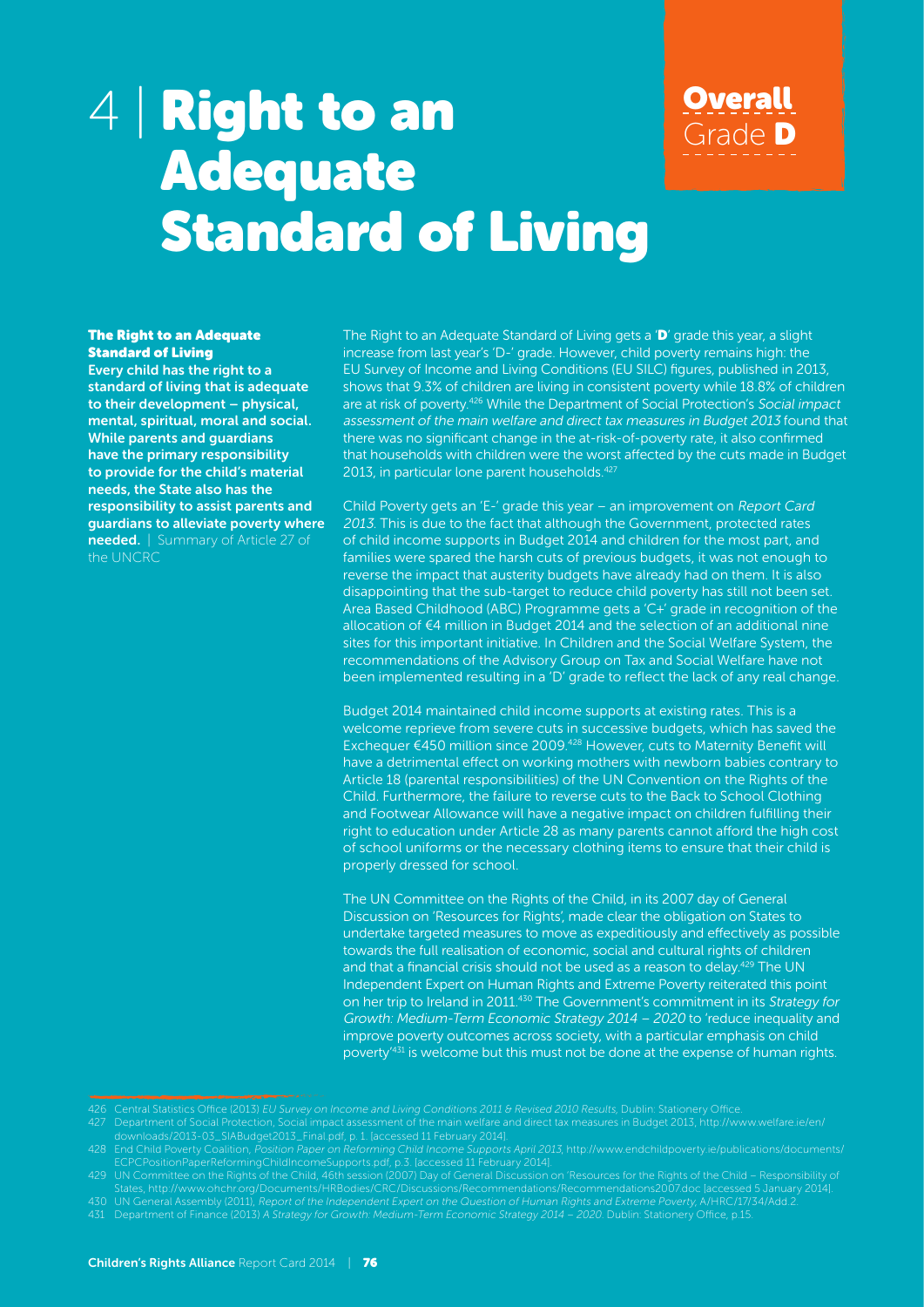#### 4.1 Child Poverty



#### **Commitment** Progress

The Programme for Government states that the elimination of poverty is an objective of this Government and that it is committed to achieving the targets in the National Action Plan for Social Inclusion to reduce the number of people experiencing poverty.

Limited progress

#### What's happening?

A new national sub-target to reduce child poverty was promised but has not yet been set by Government. There were no further cuts to child income supports in Budget 2014. However, Maternity Benefit was subject to a further cut and the Back to School Clothing and Footwear Allowance was not restored to its previous value. The School Meals budget was maintained at €37 million.

Budget 2014 did not introduce any further cuts to rates for child or family income supports. However, the change announced in Budget 2013 to introduce a uniform rate of Child Benefit of €130 per month for all children came into operation in January 2014.

The rate of Back to School Clothing and Footwear Allowance (BSCFA) was not reduced as it had been in the previous two years. However, young people over 18 in third level education will no longer receive the payment: this measure is expected to save €2.5 million.

Maternity Benefit and Adoptive Benefit were standardised to a weekly rate of €230 for all new applicants. Previously the minimum rate of payment was €217.80 and the maximum rate was €262.432 90% of women claim the higher rate of Maternity Benefit.<sup>433</sup>

In the National Action Plan for Social (NAP) Inclusion 2007-2016, 434 the Government committed to reduce the number of people experiencing consistent poverty to between 2% and 4% by 2012, with the aim of eliminating consistent poverty 435 by 2016. In 2012, the Government revised this figure, following publication of a review of the national poverty target.<sup>436</sup> The target has been renamed the 'national social target for poverty reduction' and is now set at reducing consistent poverty to 4% by 2016 (interim target) and to 2% or less by 2020, from the 2010 baseline rate of 6.2%. In November 2013, a biennial report was

<sup>432</sup> For full analysis of Budget 2014 and its impact on children, see: Children's Rights Alliance (2013) Analysis of Budget 2014 and its Impact on Children, Dublin: Children's Rights Alliance.

<sup>433</sup> Kitty Holland, 'Maternity benefit cut anti-women and anti-family' The Irish Times, 15 October 2013.

<sup>434</sup> Office for Social Inclusion (2007) National Action Plan for Social Inclusion 2007-2016, Dublin: Stationery Office.

<sup>435</sup> A person is consistently poor if he or she lives in a household with equivalised income below the 60% of median income threshold and they lack two of more of the 11 basic deprivation items.

<sup>436</sup> The Review focused on developing and adopting appropriate and achievable national poverty targets in line with national and EU commitments. See: Department of Social Protection (2012) National Social Target for Poverty Reduction: Policy Briefing on the Review of the National Poverty Target, Dublin: Department of Social Protection.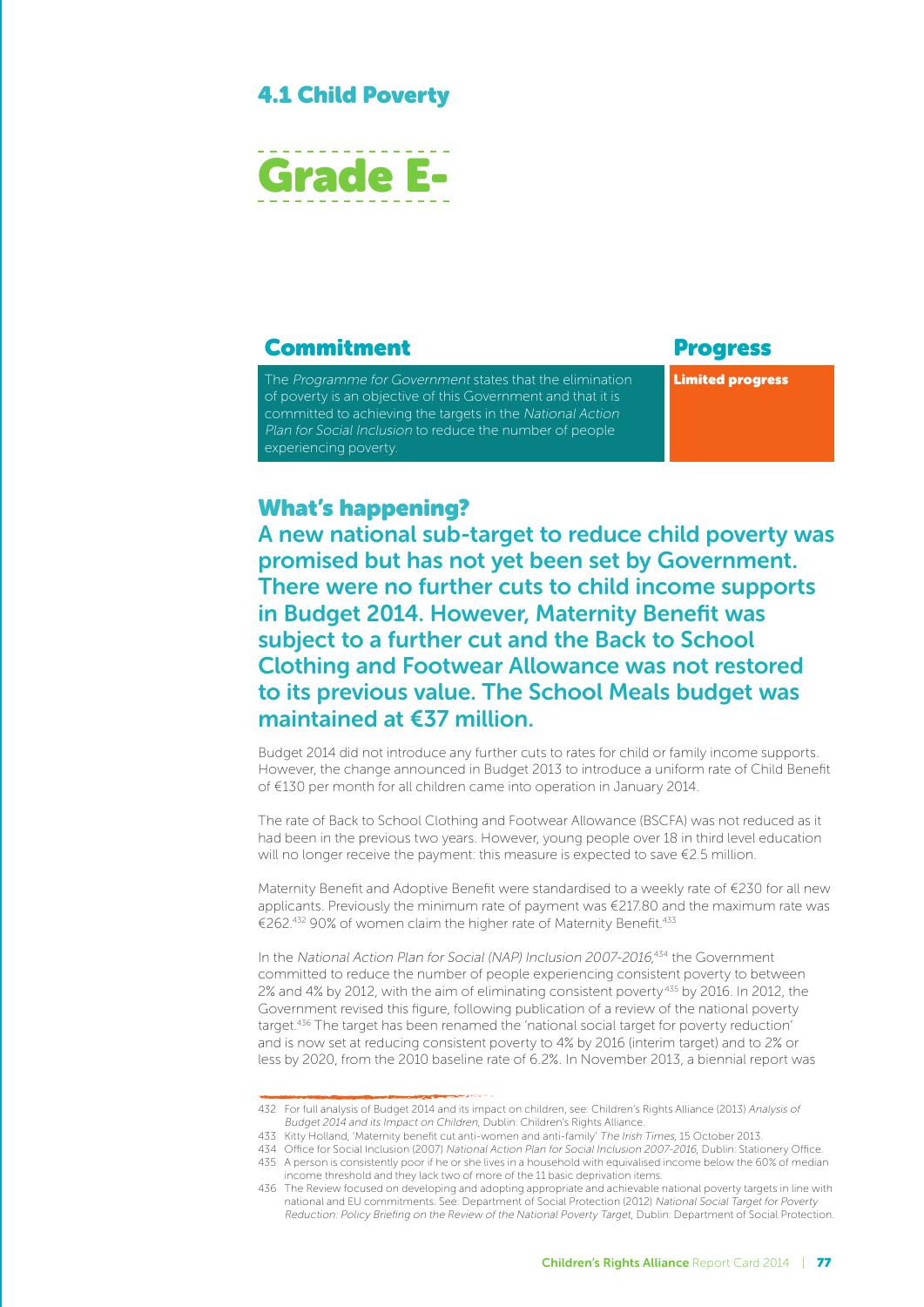issued<sup>437</sup>, which monitors progress on the four high level goals relating to children contained in NAPinclusion 2007-2016 with a focus on children as one of the key lifecycle groups. Three of these high level goals relate to education (pre-school education, literacy initiatives and second-level education completion rates), while one relates to income support. A number of government departments are also involved in the 49 actions underpinning the high level goals including the Department of Children and Youth Affairs (21 actions) and the Department of Education and Skills (12 actions) in relation to the child lifecycle group.<sup>438</sup>

A new national sub-target for the reduction of child poverty has yet to be agreed, in consultation with relevant stakeholders, to reduce the differential in the rate of consistent poverty between children and adults. According to the latest available data, the differential between adults and children experiencing consistent poverty in 2011 was 9.3 per cent as the child poverty rate was 1.6 times the adult rate.<sup>439</sup> The sub-target for child poverty reduction is expected to be included in the Policy Framework on Children and Young People, which is due to be published in the first quarter of 2014.440, This framework will take a 'multi-dimensional social investment approach' to a child's lifecycle across a number of different policy areas.<sup>441</sup>

The EU 2020 Strategy requires EU Member States to set a national poverty target that will contribute to meeting the EU poverty target of lifting at least 20 million people out of poverty or social exclusion by 2020.442 Ireland's contribution to reaching the EU target is to lift a minimum of 200,000 people out of poverty by 2020.443 In February 2013, the EU Commission issued a recommendation on child poverty and well-being called Investing in children: breaking the cycle of disadvantage<sup>444</sup>, which recognised that children are more susceptible to poverty than the overall population.<sup>445</sup>

Food poverty is an issue of growing concern and a number of different factors can have an impact on this type of poverty including adequate income, the cost of food as well as education about nutrition and access to healthy food choices. A paper funded by the Department of Social Protection in 2012 used EU SILC data to examine how to construct a food poverty indicator for Ireland.<sup>446</sup> This research found that 10% of the population in Ireland were living in food poverty; the rate of food poverty increased to 18% for households with three or more children and 23% for lone parent families.447 Furthermore, the Health Behaviour Survey in School-aged Children (HBSC)<sup>448</sup> carried out with 12,556 children aged between 10 and 17 years found that almost 21% stated that they had gone to school or to bed hungry.<sup>449</sup> The research found that 10-and 11-year-olds were most likely to answer that they sometimes went hungry.450 According to an analysis of 2012 data by the Central Statistics Office, food prices in Ireland were above the EU average.<sup>451</sup>

- 438 Department of Social Protection (2013) Social Inclusion Report Incorporating Annual Reports for 2011 & 2012, Dublin: Department of Social Protection, and also see the associated Table of Actions, http://www. socialinclusion.ie/documents/FinalwithBlankTableofActionLandscapeReport\_000.pdf [accessed 3 February 2014].
- 439 Office for Social Inclusion (2013) Social Inclusion Monitor, Dublin: Department of Social Protection, p.12. 440 Communication received by the Children's Rights Alliance from the Department of Social Protection on 18
- December 2013.
- 441 Communication received by the Children's Rights Alliance from the Department of Social Protection on 31 January 2014.
- 442 This target is broader than just the number of people at risk of poverty as it also refers to households experiencing severe material deprivation and very low work intensity households. Communication received by the Children's Rights Alliance from the Department of Social Protection on 31 January 2014.

<sup>437</sup> Department of Social Protection (2013) Social Inclusion Report Incorporating Annual Reports for 2011 & 2012, Dublin: DSP, http://www.socialinclusion.ie/documents/2013-11-14AnnualReportIndesignWEBCopy.pdf [accessed 3 February 2014].

<sup>443</sup> The EU will be tracking the 'at risk of poverty' measure. The Irish figure is based on the 2010 baseline rate of 6.3%. Department of Social Protection (2012) National Social Target for Poverty Reduction: Policy Briefing on the Review of the National Poverty Target, Dublin: Department of Social Protection, p.3.

<sup>444</sup> European Commission (2013) Recommendation on investing in children: breaking the cycle of disadvantage, Brussels: European Commission.

<sup>445</sup> Ibid., p.2.

<sup>446</sup> C. Carney and B. Maitre (2012) Social Inclusion Technical Paper No. 3 Constructing a Food Poverty Indicator for Ireland using the Survey on Income and Living Conditions, Dublin: Department of Social Protection.

<sup>447</sup> Food Safety (2012) Measuring Food Poverty in Ireland - the indicator and its implications, Dublin: The Food Safety Promotion Board.

<sup>448</sup> M. Callaghan & S. Nic Gabhainn (2013). Appendix 1: Nutrition behaviours and outcomes: a special analysis of the HBSC survey as part of the implementation of the National Strategy for Research and Data on Children's Lives, 2011-2016. Dublin: Department of Children and Youth Affairs, p.53. The figures in Table 185 were used to calculate the overall percentage.

<sup>449</sup> The majority stated that they have gone to school or bed hungry 'sometimes' while smaller percentages stated that they go to bed or school hungry 'always' or 'often'.

<sup>450</sup> Ibid., Table 183.

<sup>451</sup> Central Statistics Office Price Level Indices for Food, Beverages and Tobacco in Europe 2012, http://www.cso.ie/ en/media/csoie/releasespublications/documents/prices/2012/plieur\_2012.pdf [accessed 11 February 2014].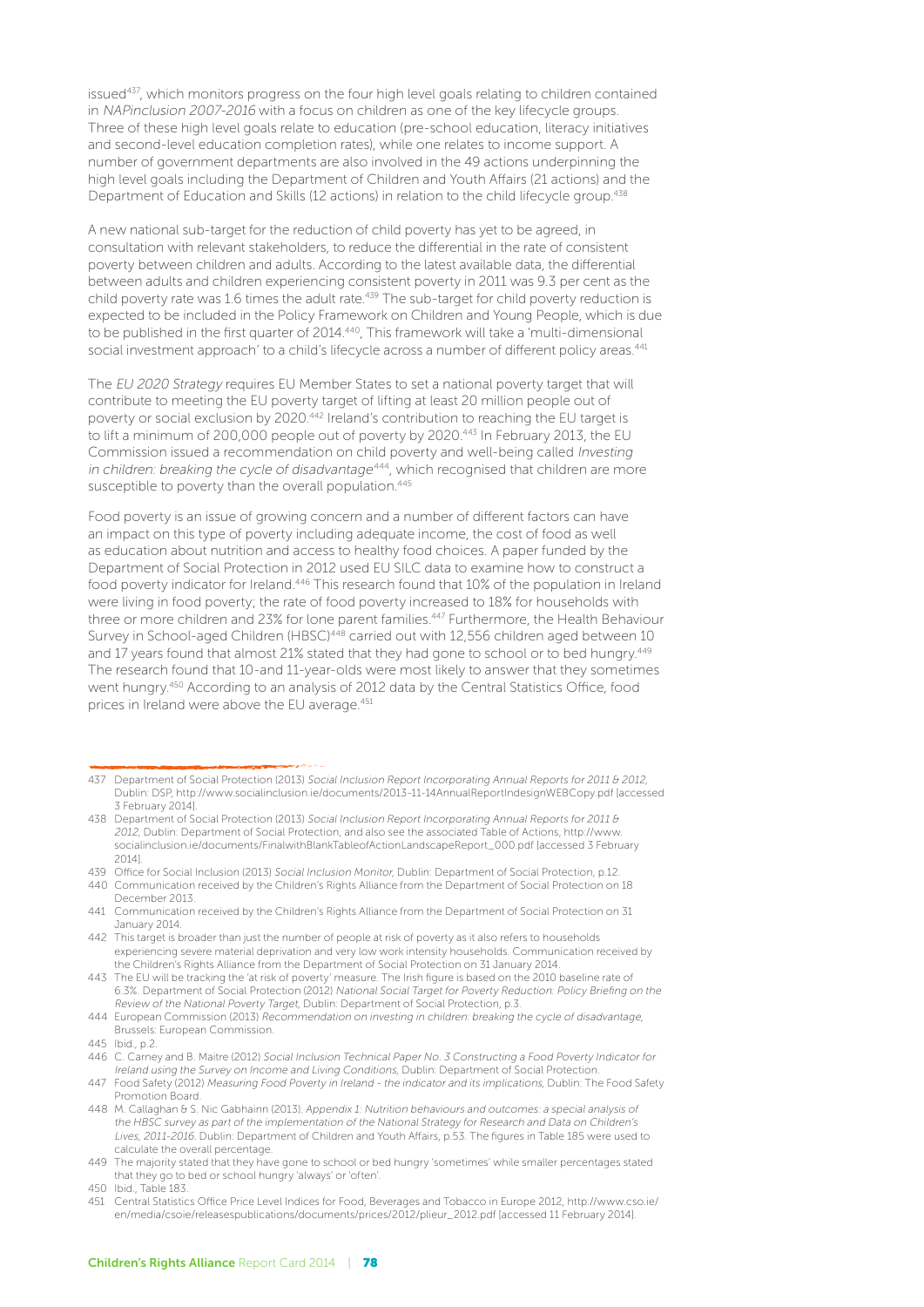#### Comment

Child Poverty gets an 'E-' grade in Report Card 2014, an increase on last year's 'F' grade. While Budget 2014 was a more reasonable budget for children and families, it did not reverse or negate the impact of previous austerity budgets. The 12% cut to Maternity Benefit was particularly harsh given the high birth rate in Ireland. Budget 2014 was not poverty proofed; each government department has a responsibility to carry out social impact assessments in relation to their own budgetary decisions. However, only the Department of Social Protection published such an assessment of Budget 2013 but only after final budgetary decisions were made.

The exit of the European Union (EU)/International Monetary Fund (IMF)/European Central Bank (ECB) Troika in December 2013 was a positive step that hopefully signalled a reduced need for continuing austerity measures. However, it is important to note that the Government is also subject to other international obligations, namely international human rights law. In particular, the International Covenant on Economic, Social and Cultural Rights (ICESCR) requires the State to ensure the implementation of economic, social and cultural rights to the fullest extent possible even in times of recession. Article 4 of the UN Convention on the Rights of the Child (UNCRC) reiterates this obligation in the context of children's economic, social and cultural rights. The Special Rapporteur on Extreme Poverty and Human Rights has repeatedly highlighted the onus on states to provide 'minimum essential levels of noncontributory social protection – not as a policy option, but rather as a legal obligation'.<sup>452</sup> She has also highlighted the need to prioritise children's rights 'given that most of those living in poverty are children and that poverty in childhood is a root cause of poverty in adulthood'.<sup>453</sup> She calls on States to take steps to eradicate childhood poverty.

The Center for Economic and Social Rights (CESR), in its 2012 rights analysis of the economic crisis in Ireland, called on the Government to introduce progressive tax reforms; it was concerned that Ireland's low tax rates may prevent the realisation of economic and social rights as they may 'place a greater burden on the poor and may be discriminatory in effect'.<sup>454</sup> The CESR also notes that indirect taxation such as increases to Value Added Tax (VAT) hits families on low incomes particularly hard.455 This is because VAT and other forms of indirect taxation reduce a person's spending power. If Government is considering tax reforms, it should take steps to make the tax system more equitable, and in particular, examine the rate of VAT as well as its application to different types of consumer goods and services.

Children and families were not directly targeted in Budget 2014 as they had been in previous budgets but the cumulative impact of cuts since 2008 means that monthly child income supports have been reduced by almost €100 for families with three or more children over the past six years. Despite a 9% decrease in the birth rate since the same quarter in 2012,<sup>456</sup> Ireland still records the highest fertility rate in the EU at 2.05 live births per woman;<sup>457</sup> the EU average was 1.57 births. There were 22,781 receipients of Maternity Benefit at the end of November 2013.458

The decision to cut Maternity Benefit by 12%, on top of taxing this payment in Budget 2013, will push women back to work early, interfering with their ability to breastfeed and care for their newborn child. The Department of Social Protection has indicated that the decision to reduce the rate of the payment was made as a savings measure but it prioritised maintaining the 26 week duration of the payment 'because this time is important for families and their children' and it is also longer than the 14 weeks requirement set out in EU law.459

455 Ibid., p. 15.

<sup>452</sup> Sepúlveda and Nyst, (2012) Human Rights Approach to Social Protection, Finland: Ministry of Foreign Affairs. 453 United Nations Human Rights Council (2012) Final draft of the guiding principles on extreme poverty and human

rights, submitted by the Special Rapporteur on extreme poverty and human rights, Magdalena Sepúlveda Carmona A/HRC/21/39, p.8.

<sup>454</sup> Center for Economic and Social Rights (2012) Mauled by the Celtic Tiger: Human Rights in Ireland's Economic Meltdown, Rights in Crisis Briefing Paper, p.14.

<sup>456</sup> Central Statistics Office (2013) Vital statistics First Quarter 2013 Dublin: Stationery Office.

<sup>457</sup> Eurostat (2013) Basic Figures on the EU: Winter 2013/2014 edition, Brussels: European Commission.

<sup>458</sup> Communication received by the Children's Rights Alliance from the Department of Social Protection on 18 December 2013.

<sup>459</sup> Ibid.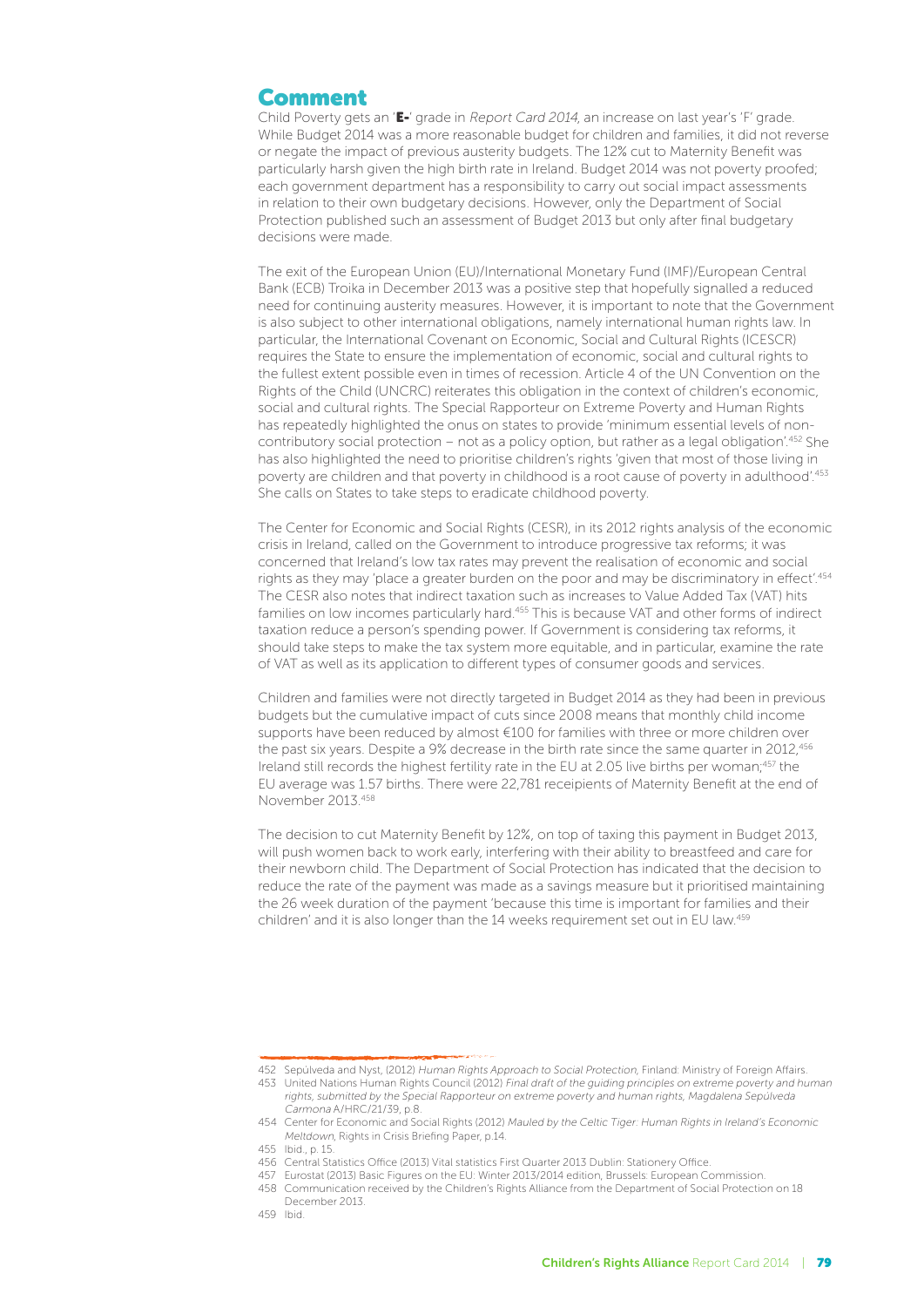The UN Committee on the Rights of the Child in its General Comment No. 7 on implementing child rights in early childhood highlighted that: '[e]arly childhood is the period of most extensive (and intensive) parental responsibilities related to all aspects of children's well-being covered by the Convention'.<sup>460</sup> The Committee reminds States that children's rights and well-being are dependent on the support and resources available to their parents and encourages the State to ensure that the best interests of the child are considered when making decisions that may impact on a parent's ability to care for his or her child, including taxation and social security benefits. It is not clear that the best interests of newborn children were taken into consideration when making cuts to Maternity Benefit.<sup>461</sup>

Child Benefit is a payment designed to assist parents with the cost of raising a child while it also contributes to alleviating child poverty. It is currently paid to 611,000 families in respect of almost 1.17 million children.<sup>462</sup> This payment ensures that the State is providing the necessary support to parents and legal guardians in compliance with Article 18 of the UN Convention on the Rights of the Child. However, from January 2014, larger families will be subjected to a further monthly cut as a result of the reduction of the payment from €140 to €130 for fourth and subsequent children, announced in Budget 2013. Furthermore, some children are not able to avail of this crucial support as their parents do not meet certain qualifying criteria set out in social welfare legislation.<sup>463</sup> In these cases, parents are prevented from accessing the payment on the basis of their immigration status, which contravenes the non-discrimination principle in Article 2 of the UNCRC.

"The Special Rapporteur on Extreme Poverty and Human Rights has repeatedly highlighted the onus on states to provide 'minimum essential levels of non-contributory social protection – not as a policy option, but rather as a legal obligation'."

<sup>460</sup> UN Committee on the Rights of the Child (2005) General Comment No. 7: Implementing Child Rights in early Childhood, UN Doc. CRC/GC/2005/7.

<sup>461</sup> For full analysis of Budget 2014 and its impact on children see: Children's Rights Alliance (2013) Analysis of Budget 2014 and its Impact on Children, Dublin: Children's Rights Alliance.

<sup>462</sup> Communication received by the Children's Rights Alliance from the Department of Social Protection on 18 December 2013. These figures are accurate as of the end of November 2013.

<sup>463</sup> The Habitual Residence Condition (HRC) is set out in Section 246 of the Social Welfare (Consolidation) Act 2005. At the end of 2009, the legislation was changed to exclude anyone in the asylum process from being habitually resident following a number of successful social welfare appeals which demonstrated that there was no blanket exclusion of these applicants being able to access social welfare payments subject to HRC.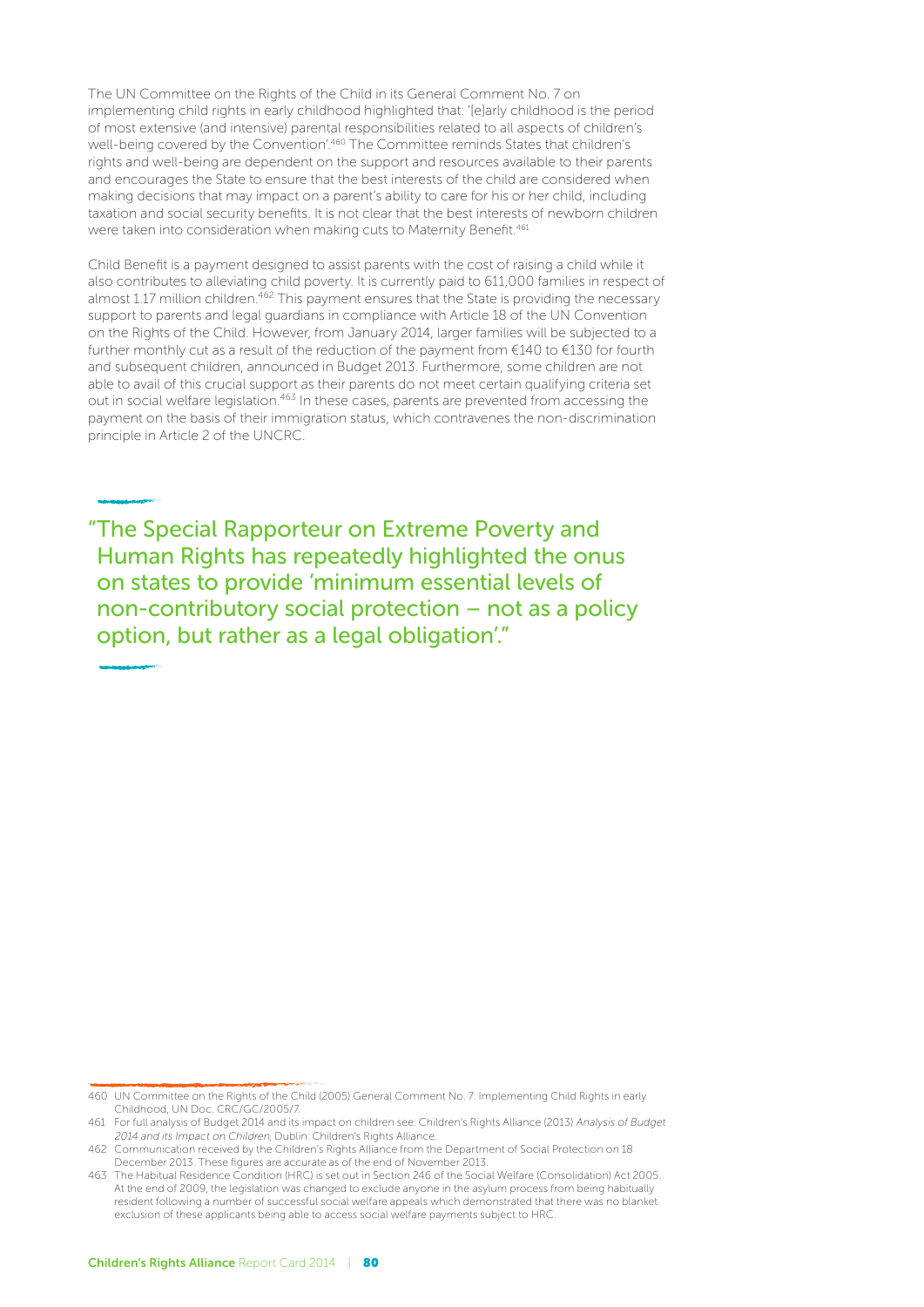The failure to reverse the cuts to Back to School Clothing and Footwear Allowance will continue to cause hardship for families struggling with the high costs of going back to school. The expense of attending school coupled with the year-on-year reduction to the payment means that this could negatively impact on a child's right to education (Article 18). Almost 174,000 families availed of the payment in 2013.<sup>464</sup> In its 2013 School Costs Survey, Barnardos found that the cost of sending a child to senior infants was €350 while parents had to spend €785 to send a child to secondary school.465 The survey also found that the cost of crested uniforms greatly increases school clothing costs, an issue which the Minister for Education, Ruairí Quinn TD has committed to address through the introduction of a policy to give parents control over the cost of uniforms.<sup>466</sup> In December 2013, schools were issued with a survey, developed in consultation with the education partners which schools were due to implement by the end of February 2014. This is to ensure that any necessary changes can be made by Boards of Management before the beginning of the next year school year in September 2014.467

The allocation of €5 million towards a national book rental scheme in 2014 is an important first step to encourage widespread book rental schemes and should help to alleviate the burden of school book costs on parents. But more can be done. The European Commission also noted in its recommendation on Investing in Children that impoverishment can have a negative impact on the school performance of less well-off children as well as on their health and that they are less likely to 'realise their full potential later in life'.<sup>468</sup>

Child Poverty: The Department of Social Protection's impact assessment of Budget 2013 demonstrated that households with children were the worst affected by the main welfare and direct tax measures.<sup>469</sup> Rates of child poverty remain high, with 18.8% of children and young people under the age of 18 living at risk of poverty while 9.3% continue to live in consistent poverty.470 However, further research by the ESRI has also found that while 'Ireland has the highest at-risk-of-poverty before social transfers for children and for the working-age population', the impact of social transfers has resulted in reducing 'the Irish child at-risk-ofpoverty rate to a lower level than the EU15 average'.471

According to research published by UNICEF in 2013,472 Ireland was ranked tenth best place to be a child in 2011, out of a total of 29 countries; however, it fell to 17<sup>th</sup> place when material well-being was measured. Furthermore, UNICEF's Report Card noted that several countries including Ireland 'allowed the child poverty gap to widen to more than 30%' by 2011.

Following Budget 2014, the Vincentian Partnership for Social Justice highlighted that while the majority of primary social welfare payments had not been reduced, the rise in the cost of living coupled with the 'failure to at least increase social welfare rates in line with inflation results in an effective cut in the value of social welfare payments to households trying to attain a minimum standard of living'.473 The Partnership also noted the higher cost of raising a teenager and called for an increase in the Qualified Child Increase to acknowledge this additional expense for parents.474

474 Ibid., p.3.

<sup>464</sup> Statistics supplied to the Children's Rights Alliance by the Department of Social Protection on 18 December 2013.

<sup>465</sup> Barnardos (2013) School Costs Survey 2013, Dublin: Barnardos.

<sup>466</sup> Katherine Donnelly, 'School uniform price controls on way, says Quinn' Irish Independent, 16 October 2013. 467 Communication received by the Children's Rights Alliance from the Department of Education and Skills on 14

January 2014. 468 European Commission (2013) Recommendation on investing in children: breaking the cycle of disadvantage,

Brussels: European Commission. 469 Department of Social Protection (2013) Social impact assessment of the main welfare and direct tax measures in

Budget 2013, Dublin: Department of Social Protection. 470 Central Statistics Office (2013) EU Survey on Income and Living Conditions (SILC) 2011 & revised 2010 results, Dublin: CSO.

<sup>471</sup> Watson, D, and Maître, B (2013) Social Transfers and Poverty Alleviation in Ireland: An Analysis of the CSO Survey on Income and Living Conditions 2004-2011, Social Inclusion Report No. 4. Dublin: Department of Social Protection and the Economic and Social Research Institute.

<sup>472</sup> UNICEF Office of Research (2013) Child Well-being in Rich Countries: A comparative overview, Innocenti Report Card 11, Florence: UNICEF Office of Research.

<sup>473</sup> Dr. B. Mc Mahon et al (2013), Budget 2014: Minimum Essential Budget Standards Impact Briefing, Dublin: Vincentian Partnership for Social Justice, p.1.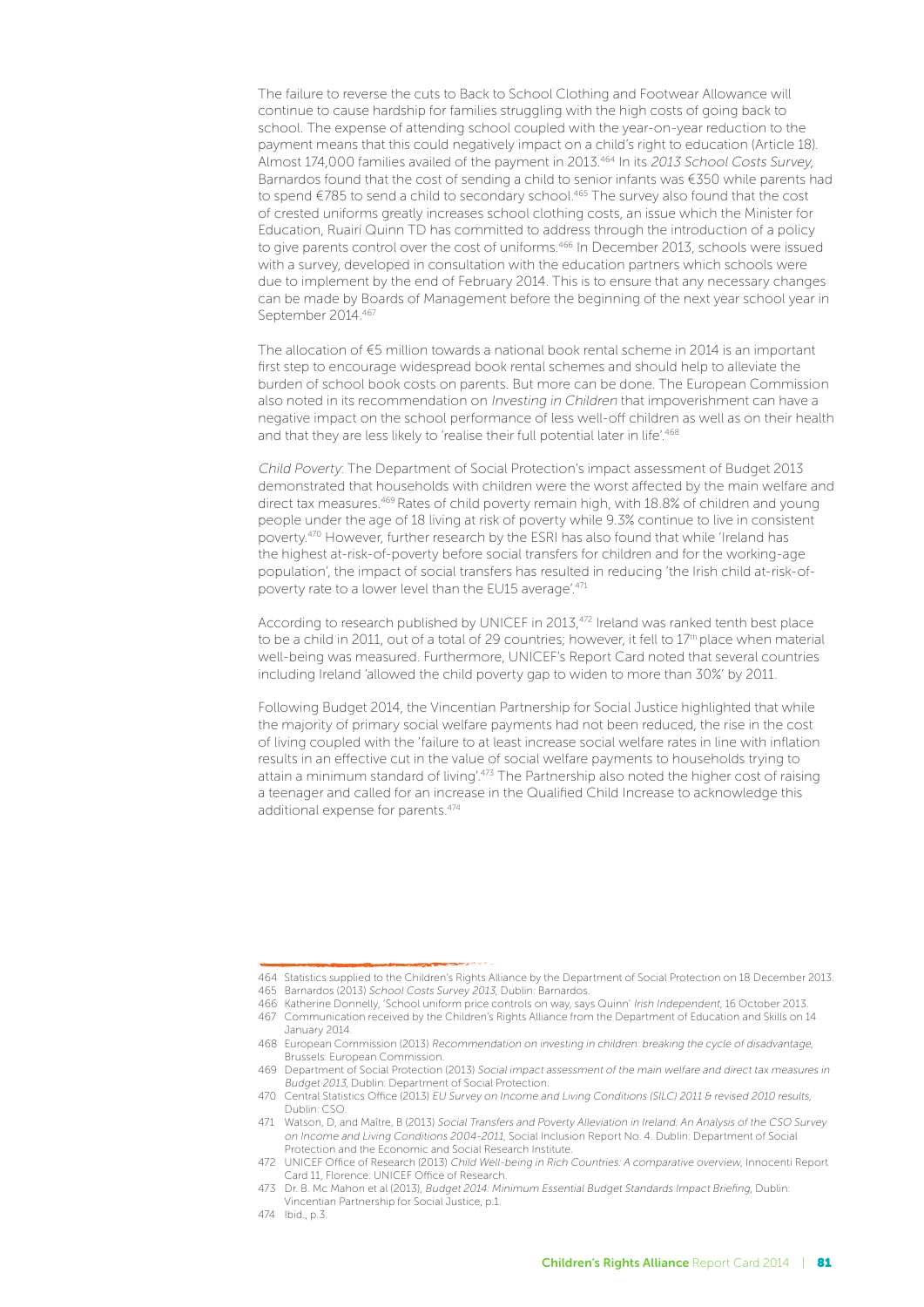Children in certain situations are particularly at risk of poverty, including children in lone parent families and children in jobless households. In addition, Traveller and Roma children,  $\frac{1}{2}$  migrant children, children living in direct provision centres,<sup>475</sup> young care leavers, children with a disability and homeless children experience high levels of poverty, but large scale studies, such as the EU SILC, fail to capture these children's experiences.<sup>476</sup>

Indeed, current measures of poverty are, with some exceptions, household-focused, rather than child-focused. By using indicators that primarily relate to adults' lives they do not give a clear or full picture of children's lived experiences.477 The ESRI has stated that child poverty must be addressed in the context of poverty among people of working age as in the majority of households with children, the social welfare supports are not child-related but are related to the status of the parents, whether they are unemployed, lone parents or disabled.<sup>478</sup> Using a direct measure of child deprivation would provide a more complete understanding of child poverty.479 There are currently three official national measures of poverty in Ireland: at-risk-ofpoverty; material deprivation and consistent poverty, an overlap of the two.

Poverty targets: Since 1997, five targets have been set by Government to reduce poverty. The first target was the 1997 National Anti-Poverty Strategy which aimed to reduce the consistent poverty rate from 9% to 5% and the at-risk of poverty rate from 15% to 10%, in the period 1997-2007.<sup>480</sup> Building an Inclusive Society, the 2002 review of the national anti-poverty strategy, set a second target aimed to reduce consistent poverty from 6.2% to 2%, and, if possible, to 0% between 2002 and 2007.481 A third target was set by the National Action Plan for Social Inclusion 2007-2016, which aimed to reduce consistent poverty from 7% to 0% by 2016, with an interim target of between 2% and 4% by 2012.482

In 2012, a fourth target was set (a revision of the third target) to reduce consistent poverty to 4% by 2016 (interim target) and to 2% or less by 2020.483 2012 also saw the setting of a fifth target (to be reached in tandem with the fourth target), 200,000 people are to be lifted out of poverty by 2020, in line with Ireland's obligations under the EU 2020 Strategy, which commits to lift at least 20 million people out of at-risk of poverty in the EU.<sup>484</sup>

Child poverty target: Children are the group most at risk of poverty, and, without earning capacity, they are reliant on their parents' income and on the State for support. The UN Committee, in its General Comment No. 5, is clear that implementation of children's socioeconomic rights is not a charitable process but a basic obligation of Government.<sup>485</sup> The Children's Rights Alliance, as part of the End Child Poverty Coalition, called for a specific child poverty target linked to the national target; the Government has committed to introduce such a sub-target.<sup>486</sup> The target for reducing poverty among children is due to be announced in early 2014, following consultation with relevant stakeholders, including children's Non-Governmental Organisations. The new sub-target will act as a means through which progress on child poverty can be measured and as a tool to inform children's policy development. To ensure the target is met, it must be accompanied by an implementation plan. Furthermore, achieving the target must be seen as a whole of Government target and not solely the

<sup>475</sup> Direct provision is a scheme whereby asylum seekers and people seeking other forms of protection are provided with accommodation on a full board basis with all their basic needs provided for directly. Direct provision residents receive a weekly payment of €19.10 for an adult and €9.60 for a child.

<sup>476</sup> H. Frazer and M. Devlin (2011) An Assessment of Ireland's Approach to Combating Poverty and Social Exclusion among Children from European and Local Perspectives, Maynooth: Department of Applied Social Studies, National University of Ireland Maynooth.

<sup>477</sup> L. Swords et al (2011) All you need is… Measuring children's perceptions and experiences of deprivation, Dublin: Children's Research Centre, Trinity College Dublin.

<sup>478</sup> D. Watson and B. Maître (2013) Social Transfers and Poverty Alleviation in Ireland: An Analysis of the CSO Survey on Income and Living Conditions 2004 - 2011, Social Inclusion Report No. 4. Dublin: Department of Social Protection and Economic and Social Research Institute.

<sup>479</sup> Eurostat (2012) Measuring material deprivation: Indicators for the whole population and child-specific indicators, Luxembourg: Publications Office of the European Union.

<sup>480</sup> Department of Social, Community and Family Affairs (1997) Sharing in Progress: the National Anti-Poverty Strategy, Dublin: Stationery Office.

<sup>481</sup> Department of An Taoiseach (2002) Building an Inclusive Society: Review of the National Anti-Poverty Strategy under the Programme for Prosperity and Fairness, Dublin: Stationery Office.

<sup>482</sup> Office for Social Inclusion (2007) National Action Plan for Social Inclusion 2007-2016, Dublin: Stationery Office. 483 Department of Social Protection (2012) National Social Target for Poverty Reduction: Policy Briefing on the Review of the National Poverty Target, Dublin: Department of Social Protection.

<sup>484</sup> Department of An Taoiseach (2011) National Reform Programme for Ireland under the EU 2020 Strategy, Dublin: Stationery Office.

<sup>485</sup> UN Committee on the Rights of the Child (2003) General Comment No. 5: General measures of implementation of the Convention on the Rights of the Child, CRC/GC/2003/5, Arts. 4, 42 and 44, paragraph 6.

<sup>486</sup> For further detail on the Children's Rights Alliance position on ending child poverty, see www.childrensrights.ie/ resources.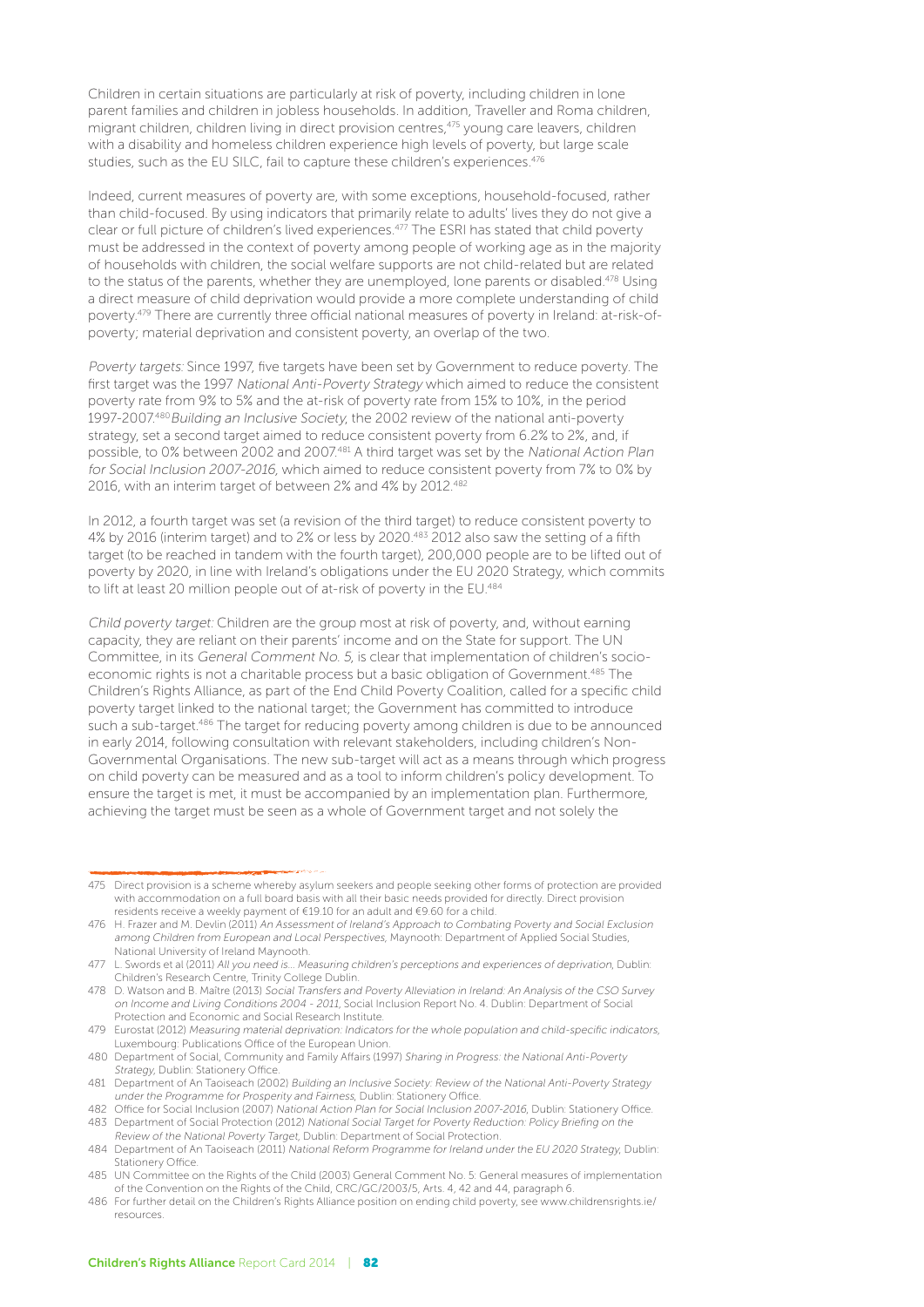concern of the Department of Social Protection. Another sub-target on jobless households will also be set in tandem with the child poverty sub-target.<sup>487</sup>

The European Commission encourages Member States to put in place and implement 'multidimensional' integrated strategies that address 'child poverty and social exclusion' while 'promoting children's well-being'.488 The Commission also recommends that Member States adopt a rights-based approach with particular reference to the European Charter of Fundamental Rights as well as the UN Convention on the Rights of the Child.489 This important recommendation adopted at EU level will bring a welcome focus to tackling child poverty and ensuring that children within the EU can live in dignity.

Food poverty: Food poverty is a growing issue of concern. Although it does not have an official definition in Irish social policy, it is usually referred to 'as the inability to have an adequate and nutritious diet due to issues of affordability or accessibility'.<sup>490</sup> Research has found that lone parent households or larger families with three or more children are more likely to suffer food poverty.491 The UN Committee on Economic, Social and Cultural Rights has made it clear that, even in times of recession or economic adjustment, States have a positive obligation to ensure that everyone has the right to be free from hunger.<sup>492</sup> This means that people must have adequate food as well as being able to access nutritious food. Eurostat information has shown that prices for food in Ireland are above the EU average; fresh fruit, vegetables and potatoes cost 38% more than the EU average while milk, eggs and cheese cost 19% more.493

The School Meals Programme, funded through the Department of Social Protection, is a positive way to ensure regular and healthy food services for disadvantaged school children. In 2013, 205,000 children in almost 1,600 schools and local organisations benefitted from the programme.<sup>494</sup> In 2013/2014, a total of 2,573 food clubs will be funded of which 647 are Breakfast Clubs. Funding is also provided for snacks, lunches, dinners and afterschool clubs.495 This is an important initiative to combat food poverty given that one in ten people were found to suffer from food poverty in 2010.<sup>496</sup>

More must be done to reduce the high numbers of people who now find themselves and their families suffering from food poverty. According to the Vincentian Partnership for Social Justice, food is one of the biggest expenses for households with children, second only to rent and childcare.<sup>497</sup> Meanwhile food banks like that operated by Crosscare estimated that by the end of 2013, they will have distributed 750 tonnes of food to people in need<sup>498</sup> while the Capuchin Daycare Centre feeds on average more than 1,000 people a day.499 Concern has also been expressed about the negative impact of food poverty on a child's ability to learn<sup>500</sup> as well as the lack of knowledge about healthy eating amongst early school leavers.<sup>501</sup>

http://www.thejournal.ie/food-appeal-dublin-1175124-Nov2013/ [accessed 11 February 2014].

- 500 Michelle Hennessy, 'Rising food poverty hinders students' ability to learn' http://www.thejournal.ie/food-povertyprimary-school-767184-Jan2013/ [accessed 11 February 2014].
- 501 M. Share, M. Hennessy, B. Stewart-Knox & J. Davison (2013) Early School Leavers and Nutrition: A needs assessment from a nutrition perspective. Dublin: Safefood, The Food Safety Promotion Board.

<sup>487</sup> Communication received by the Children's Rights Alliance from the Department of Social Protection on 31 January 2014.

<sup>488</sup> European Commission (2013) Recommendation on in Investing in Children: Breaking the Cycle of Disadvantage, Brussels: European Commission, p.4.

<sup>489</sup> Ibid.

<sup>490</sup> Food Safety (2012) Measuring Food Poverty in Ireland - the indicator and its implications, Dublin: The Food Safety Promotion Board.

<sup>491</sup> C. Carney and B. Maitre (2012) Social Inclusion Technical Paper No. 3 Constructing a Food Poverty Indicator for Ireland using the Survey on Income and Living Conditions, Dublin: Department of Social Protection, p.38.

<sup>492</sup> UN Economic, Social and Cultural Committee (1999) General Comment No. 12: The Right to Adequate Food (Article 11), E/C.12/1999/5.

<sup>493</sup> Central Statistics Office Price Level Indices for Food, Beverages and Tobacco in Europe 2012, http://www.cso.ie/ en/media/csoie/releasespublications/documents/prices/2012/plieur\_2012.pdf [accessed 11 February 2014].

<sup>494</sup> Communication received by the Children's Rights Alliance from the Department of Social Protection on 31 January 2014.

<sup>495</sup> All of the statistics related to this programme have been provided to the Children's Rights Alliance by the Department of Social Protection on 18 December 2013.

<sup>496</sup> Mandate Trade Union and Unite Trade Union (2013) Hungry for Action: Mapping Food Poverty in Ireland Dublin: Mandate and Unite.

<sup>497</sup> Dr B. Mac Mahon, G. Weld, R. Thornton and Dr M. Collins (2012) The Cost Of A Child: A consensual budget standards study examining the direct cost of a child across childhood Dublin: Vincentian Partnership for Social Justice.

<sup>498</sup> Sinead O'Carroll 'Food appeal for struggling Dublin families as Food Bank can't cope with requests' The Journal, [online].

<sup>499</sup> Jim Cusack 'Many 'new poor' among 1,540 seeking food aid from Capuchins in a single day', Irish Independent, 7 April 2013.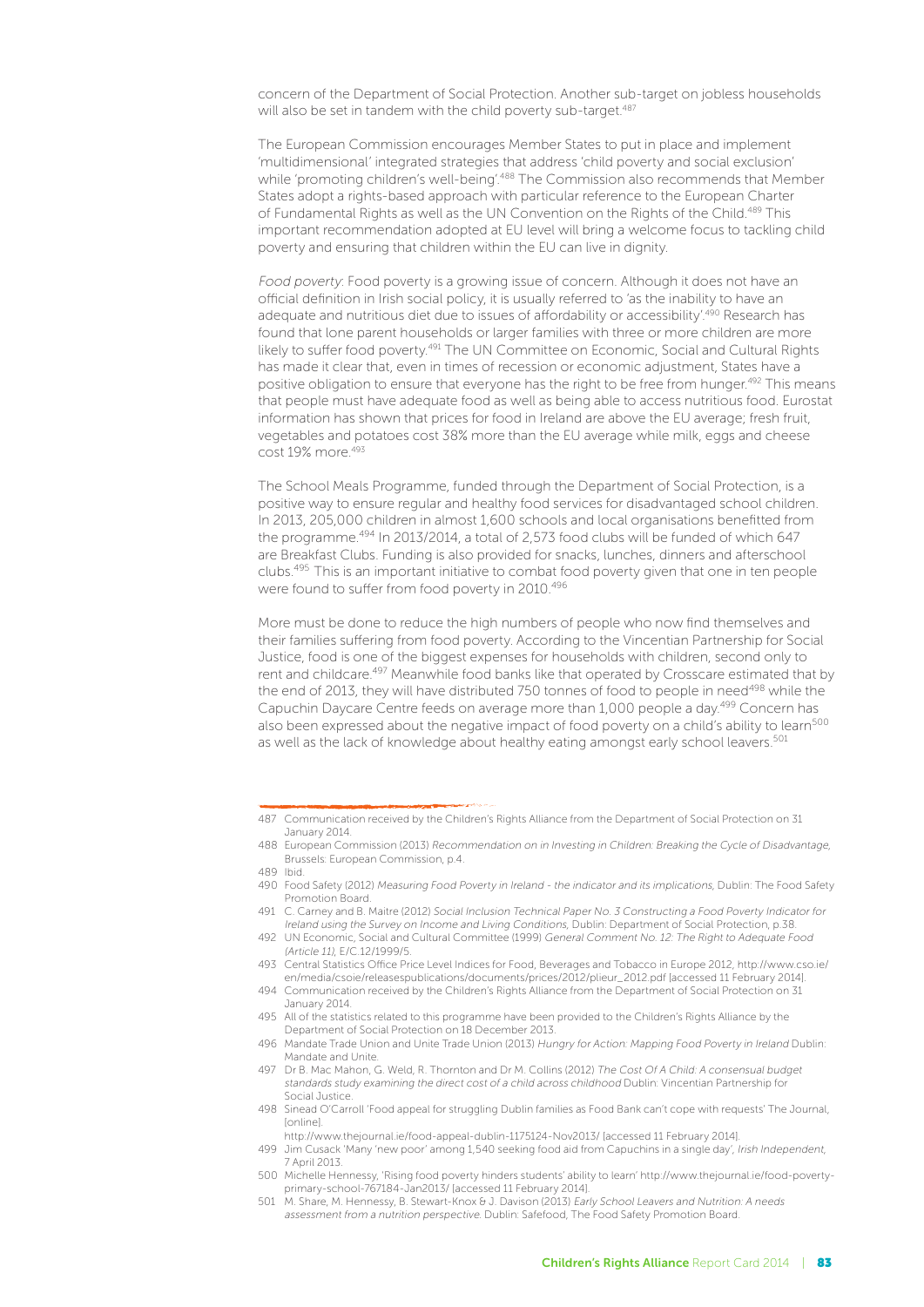#### Each government department should carry out a social impact assessment in advance of budgetary decisions being finalised for Budget 2015 to protect children and families

While the Department of Social Protection has begun to carry out social impact assessments following the Budget, it should ensure that these are conducted and published in advance of decisions being made. In addition, other government departments should also carry out be poverty proofed and ensure that even in times of recession, human rights are respected.

#### Introduce the promised child poverty target as a matter of urgency

Both Report Card 2012 and Report Card 2013 called for the introduction of the child poverty target as an immediate action but this has been delayed and did not take place in 2013.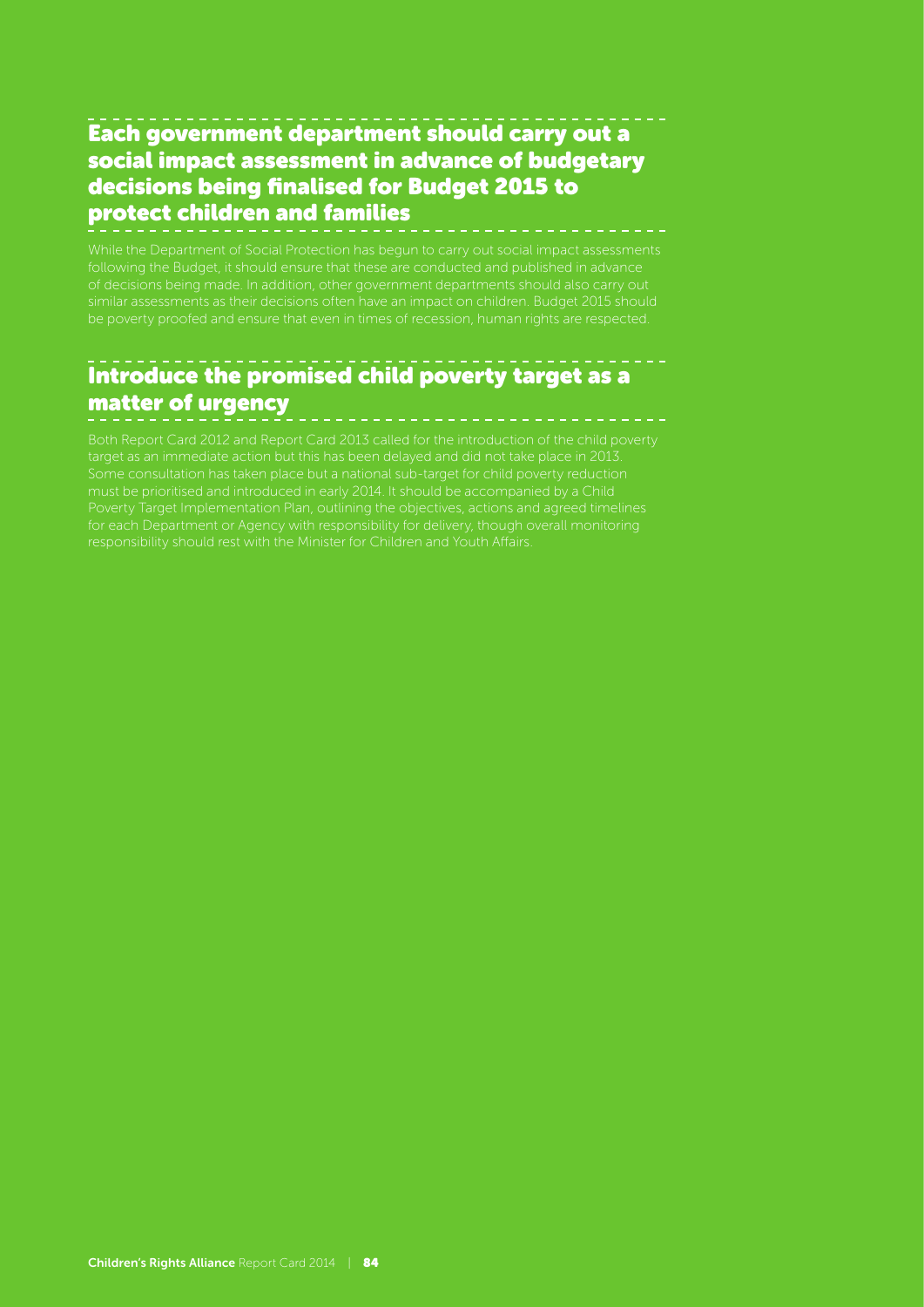#### 4.2 Area Based Childhood (Abc) Programme



#### Government Commitment Progress

The Programme for Government acknowledges that a new approach is needed to break the cycle of child poverty where it is most deeply entrenched. It pledges to adopt a new Area Based Approach to Child Poverty, which draws on best international practice and existing services to tackle every aspect of child poverty. Initially, this model will be rolled out to up to ten of Ireland's most disadvantaged communities, in cooperation with philanthropic partners to co-fund and manage the project.

Some progress made

#### What's happening? Budget 2014 provided €1.5 million in additional funding for the Area-Based Childhood (ABC) Programme bringing the total 2014 government spend on the programme to €4 million with a further €5 million allocation from Atlantic Philanthropies.

In April 2013, the Department of Children and Youth Affairs invited proposals for funding under the Area Based Response to Child Poverty Programme 2013-2016<sup>502</sup> to break the cycle of child poverty where poverty is most deeply entrenched. While the application process was open to all projects working with children up to the age of 18 years, particular emphasis was placed on programmes working with children from birth to six years of age. The programme builds on and continues the work of the Prevention and Early Intervention Programme. There will be an overall investment of almost €30 million into the ABC Programme from 2013- 2016. A total of 12 sites will be funded under the ABC Programme with a further three being supported through these projects, which exceeds the Government's own commitment to fund up to ten sites.

An Interdepartmental Project Team was established comprising representatives from the Departments of Children and Youth Affairs, Public Expenditure and Reform, Social Protection, Education and Skills and the Department of Health, as well as the Department of the Taoiseach and the Office of the Tánaiste. Representatives from the Centre for Effective Services (CES), the HSE, Pobal and co-funder, the Atlantic Philanthropies, also form part of this team.503 The team has met a total of five times and has helped to identify specific difficulties in inter-agency working while at the same time helping to find workable solutions. Individual members of the team have brought experience and knowledge to the process of designing the programme.504 A Working Group was also set up comprised of Department of Children and Youth Affairs, Atlantic Philanthropies, CES and Pobal, which meets more regularly and deals with tasks that the Project Team has assigned to it.<sup>505</sup>

<sup>502</sup> Department of Children and Youth Affairs Area Based Response to Child Poverty Programme 2013-2016 : Application/Programme Guidelines, https://www.pobal.ie/FundingProgrammes/Area%20Based%20 Childhood%20(ABC)%20Programme/Pages/default.aspx [accessed 2 December 2013].

<sup>503</sup> Ibid., Appendix 4.

<sup>504</sup> Communication received by the Children's Rights Alliance from the Department of Children and Youth Affairs on 18 December 2013.

<sup>505</sup> Ibid.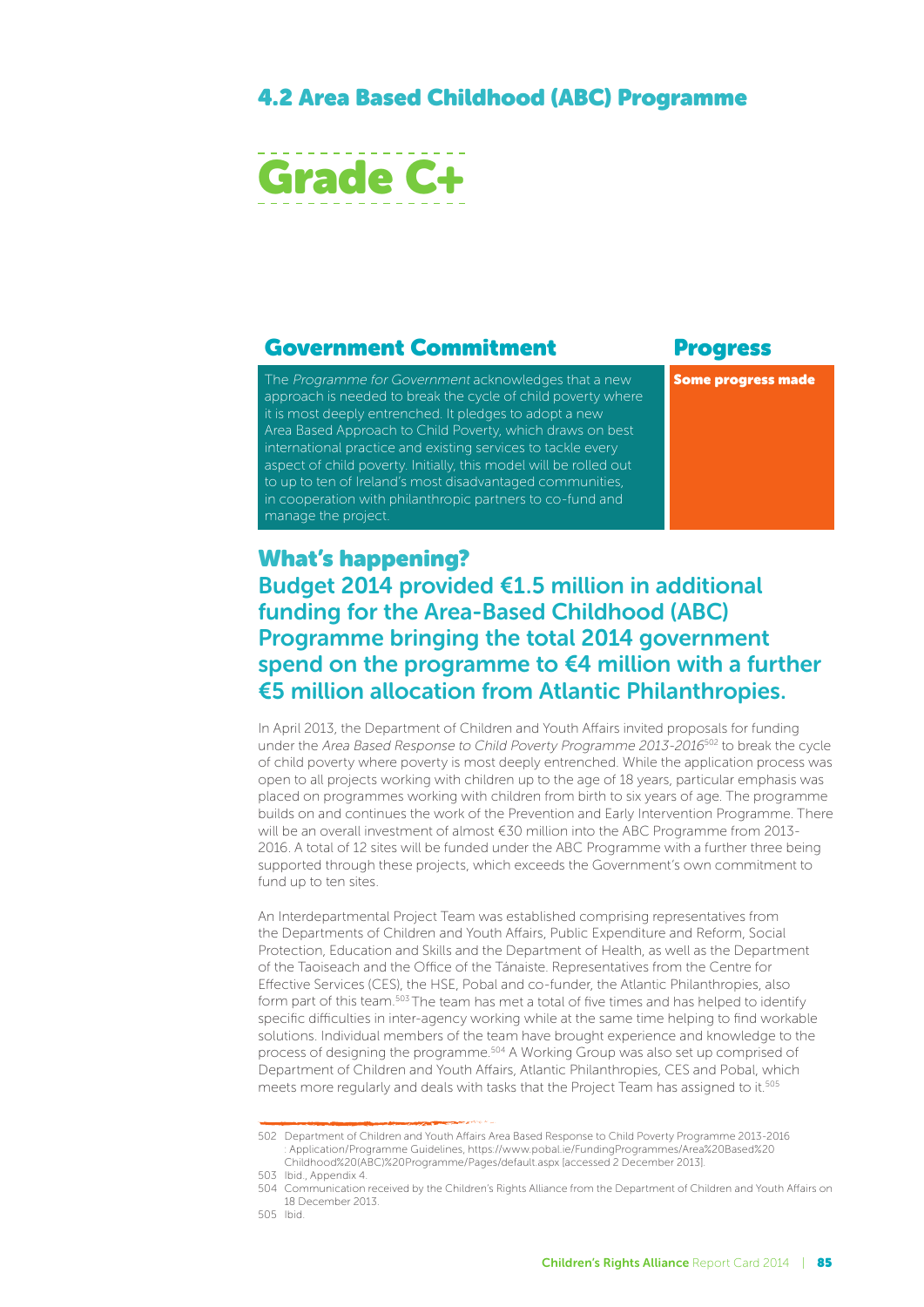The application form and guidelines issued by Pobal included specific selection and scoring criteria with projects having to demonstrate evidence of need which made up 40% of the overall score. The deadline for applications was 31 May 2013 and the selection process consisted of two stages. The first stage identified the applications with the greatest likelihood of success and those with the highest score were invited to proceed to the second stage where successful projects had to meet all of the programme requirements.

The programme, now called the Area Based Childhood (ABC) programme, is co-funded by the Department of Children and Youth Affairs and The Atlantic Philanthropies and has a total funding allocation over 2013-2016 of almost €30 million.

Fifty applications were received in total<sup>506</sup>, which included applications from the three existing pilot Prevention and Early Intervention Programmes (PEIP). As well as the existing three pilot schemes, an additional nine areas were selected to participate in the design stage of the ABC programme including: Bray; Ballyfermot/Dublin 10; Clondalkin/Archways; the Dublin Docklands; a Barnardos-led project in Finglas; Grangegorman/North West Inner City; Knocknaheeny in Cork; a joint proposal facilitated by Limerick Children Services Committee; Drogheda and Dundalk in Louth and the Midlands as part of Northside project.<sup>507</sup>

Three existing projects were already operating in Dublin under the Prevention and Early Intervention Programme on a five-year pilot basis: the Childhood Development Initiative in Tallaght West; Preparing for Life in the Northside communities of Darndale, Belcamp and Moatview; and youngballymun. A fund of €36 million was provided by the Department of Children and Youth Affairs and Atlantic Philanthropies for these projects over a five year period. The Minister highlighted the positive evaluation reports of the pilot programmes carried out at each of the three existing sites, which 'demonstrated significant improvements in outcomes for children' including in relation to parenting programmes and programmes to 'support pro-social skills, emotion understanding…have shown significant improvements in school attendance and improvements in children's' behaviour towards each other'.<sup>508</sup>

The majority of the other sites approved for design stage require further development before they can begin to provide services under the ABC programme. In some cases the project intends to carry out further consultation before choosing the type of intervention to use, while others have to develop the service model, finalise the consortium of members or verify costs. Pobal and the Centre for Effective Services (CES) will manage the implementation of the programme on behalf of the Department and the Atlantic Philanthropies and will support applicants to proceed to the final approval stage.<sup>509</sup>

#### Comment

An Area Based Approach to Tackling Child Poverty gets a 'C+' grade in Report Card 2014, an increase on last year's 'C-' grade. The rise in the grade is in recognition of the allocation of an additional €1.5 million in Budget 2014 to commence an Area Based Childhood Programme as well as the additional number of sites selected to participate in the initiative. The open application process – recommended in Report Card 2013 – is a welcome development and ensures greater transparency and fairness in relation to the selection criteria, in particular the need for prospective grantees to demonstrate that they intend to operate evidence-based programmes. However, it is regrettable that the project is so dependent on philanthropic funding and there are no independent experts on the Working Group on the Area Based Response to Child Poverty as recommended by the Children's Rights Alliance last year.

The UN Committee on the Rights of the Child recognises the negative impacts of growing up in both relative and absolute poverty, noting that absolute poverty poses a threat to a child's survival and their health. Growing up in relative poverty also 'undermines children's wellbeing, social inclusion and self-esteem and reduces opportunities for learning and development.<sup>510</sup>

<sup>506</sup> Department of Children and Youth Affairs, 'Government announces €30m investment in new ABC (Area-Based Childhood) programme' [press release], http://www.dcya.gov.ie/viewdoc.asp?DocID=3034 [accessed 20 December 2013].

<sup>507</sup> Three additional programmes were invited to participate but not as standalone projects; instead they will be affiliated with two of the successful proposals. This means a total of 15 out of the original 50 proposals are now at design stage while a further 12 projects have been invited to avail of mentoring under the programme. Information received by the Children's Rights Alliance from the Department of Children and Youth Affairs on 18 December 2013.

<sup>508</sup> Department of Children and Youth Affairs, 'Government announces €30m investment in new ABC (Area-Based Childhood) programme' [press release], http://www.dcya.gov.ie/viewdoc.asp?DocID=3034 [accessed 20 December 2013].

<sup>509</sup> Ibid.

<sup>510</sup> UN Committee on the Rights of the Child (2005) General Comment No. 7: Implementing Child Rights in Early Childhood, CRC/C/GC/7/Rev.1, paragraph 10.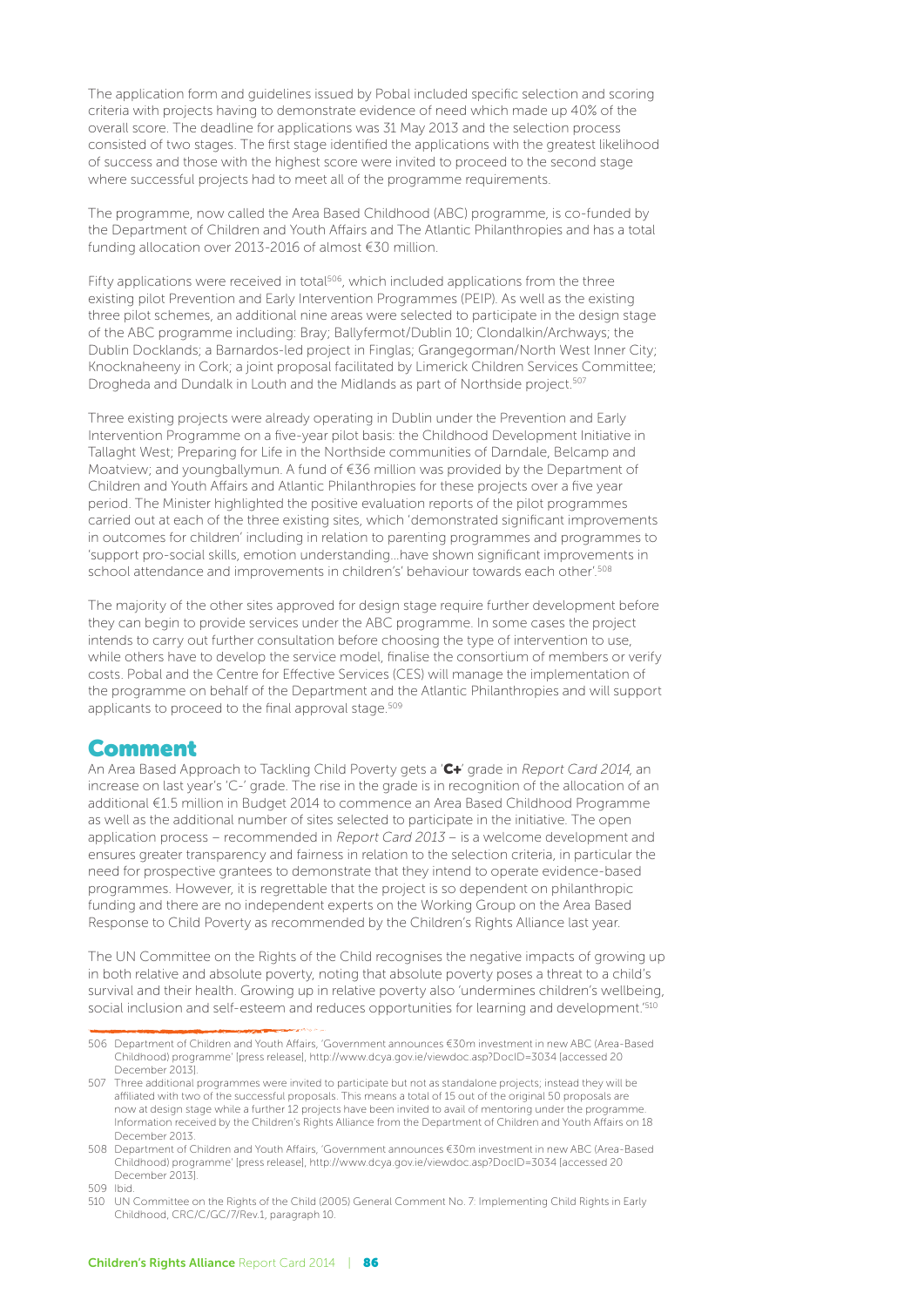Commenting on obligations arising from Article 27 (adequate standard of living), the Committee has called on States to implement systematic strategies to reduce poverty in early childhood as well as combat its effects on children's wellbeing. All possible means should be employed, including 'material assistance and support programmes' for children and families, to assure young children a basic standard of living consistent with rights.<sup>511</sup>

Area-Based Projects: The ABC projects are a positive development which will hopefully contribute to the alleviation of poverty in a number of disadvantaged areas. However, in the wider context of child poverty, this initiative must be part of a suite of measures to tackle child poverty and inequalities, including addressing parental unemployment, household debt and access to housing and health care. In order to ensure that the projects can have longer-term impacts, the structural causes of inequalities must be identified and addressed in each area. This will provide information and an evidence base for future developments of the overall project.

Poverty exists in communities across Ireland, but the experience of a child may differ depending on the community. The experience of a child growing up in a densely populated urban area with a concentration of families living in poverty and with a high rate of criminality and anti-social behaviour will differ from the experience of a child growing up in a small rural townland, whose family live in consistent poverty, but whose neighbours, for the most part, do not. The social context of poverty may result in a multiplier effect.

It is vital that the evidentiary lessons from the existing pilot sites form the basis for the design of the new initiative. The programme design must take into account the specific conditions that led to the successful outcome of the selected interventions, for example embryonic projects may take some time to yield results. In the past, the three projects have not applied the same, standardised model, rather they have used a range of pilots that will be benchmarked and evaluated, to provide learning for future policy and service development, and direct government investment in children. There have been a number of evaluations carried out but further evaluations have yet to emerge from the PEIP. However, the findings produced to date have informed the selection process for the proposals under the ABC programme, and will continue to inform developments and consideration for improvement of children and young people's services in the future.512 The Department's intention is that a standardised evaluation process will be used throughout the new projects to allow trends to emerge as it may be that a certain programme is more effective in a particular context. These may also have to be adapted in certain local contexts but the intention is to keep the evaluation of each intervention as comparable as possible so that by the end of the Programme, robust data will be available to show which programmes most positively impact on child outcomes. Where possible, that evidence will be used to support the case for further investment in these interventions on a wider and/or more comprehensive basis, as appropriate.<sup>513</sup>

Furthermore, research has shown that the impact of early investment in disadvantaged children is lessened if it is not followed up by investment at a later age: investments appear to be complementary and require follow-up to be effective.<sup>514</sup> There must be a connection to other key sites of investment, for example the DEIS programme, which also adopts an areabased approach. How a child fares in education is the single most important determinant of his or her future success and a proven route out of poverty.515 Continued and sustained investment must be made to prepare children for school and reduce the incidences of early school leaving.

The ABC programme can benefit hugely from the learnings from the existing programmes and must implement best practice from each. However, it is also clear that each site must tailor its selection and implementation of evidence-based interventions to suit the particular needs of the children living in poverty in its vicinity to ensure that they benefit from this targeted support.

<sup>511</sup> UN Convention on the Rights of the Child, A/RES/44/25 (20 November 1989).

<sup>512</sup> Communication received by the Children's Rights Alliance from the Department of Children and Youth Affairs on 18 December 2013.

<sup>513</sup> Ibid.

<sup>514</sup> F. Cunha and J.J. Heckman (2010) Investing in Our Young People, Working Paper 16201, Cambridge: National Bureau of Economic Research, p 5.

<sup>515</sup> UK Cabinet Office (2009) Getting On, Getting Ahead: a discussion paper analysing the trends and drivers of social mobility, London: Cabinet Office.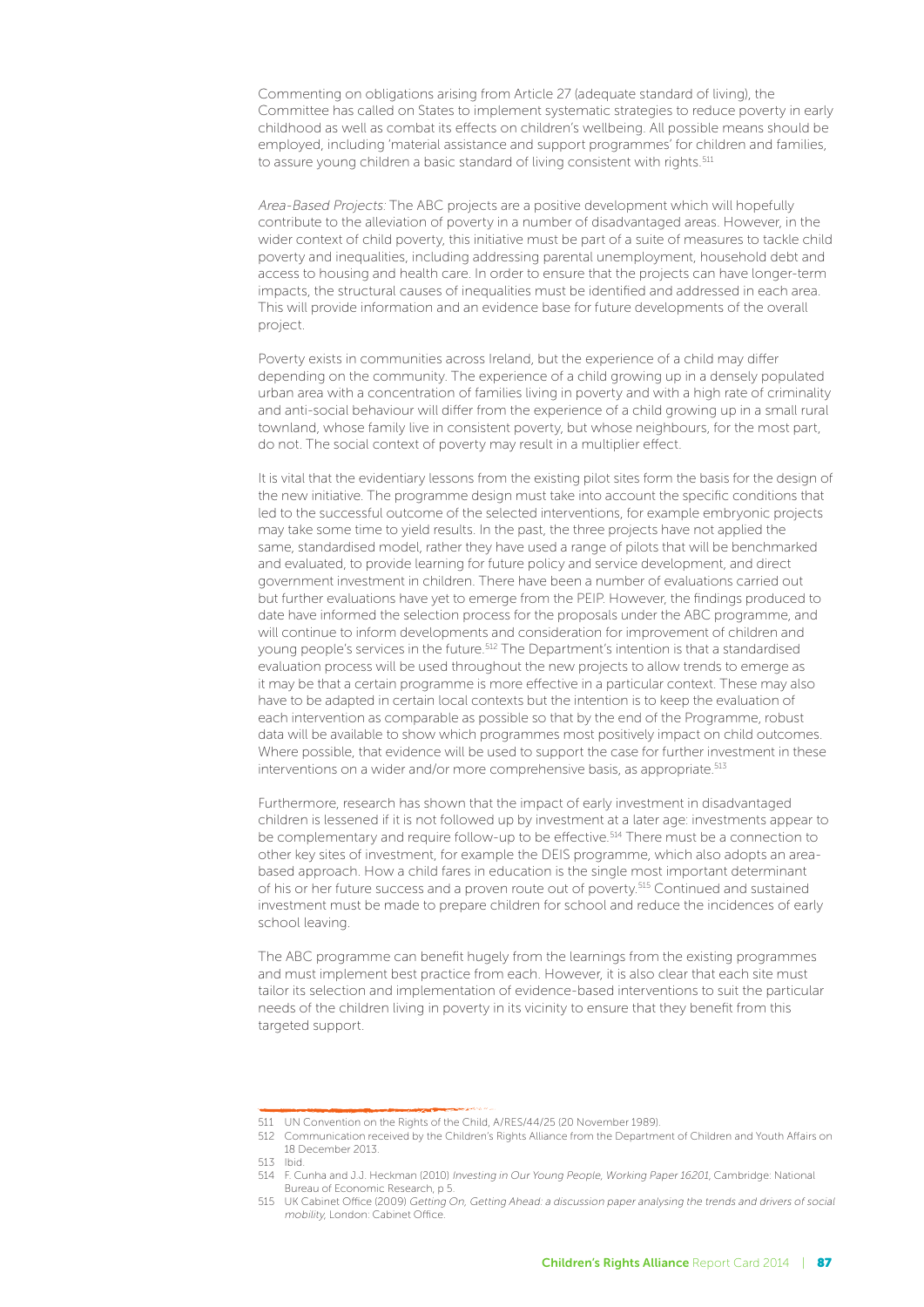#### Immediate actions for 2014

#### Put in place adequate supports to allow the communities selected for the area-based childhood initiative to begin providing services as soon as possible in 2014

The fact that a total of fifteen proposals will be funded under the ABC programme is welcome but the design stage must not be prolonged given the limited lifespan of the project

#### Ensure communities and those participating in the ABC projects are involved in the oversight and evaluation of the projects

Communities and participants must be consulted in examining how the projects will be

#### Ensure that the different ABC projects are proofed against the UN Convention on the Rights of the Child

#### Introduce a standardised evaluation process to the greatest extent possible

are measured in a comparable way in order for them to provide useful data for policy development and service provision for children and families into the future.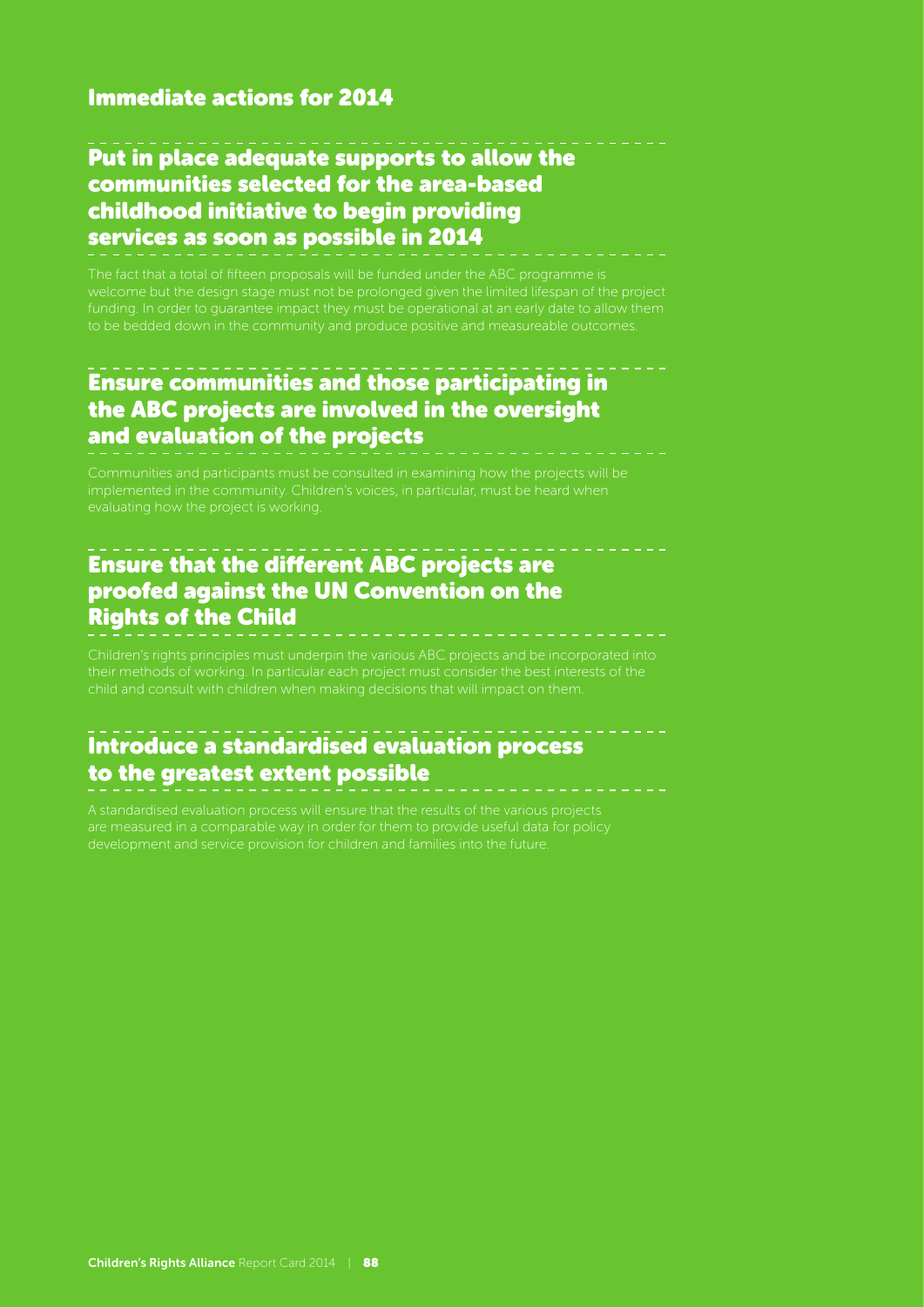#### 4.3 Children and the Social Welfare System



#### **Commitment** Progress

The Programme for Government pledges that the Commission on Taxation and Social Welfare will examine and make recommendations on the interaction between taxation and the welfare system to ensure that work is worthwhile. In particular, it will examine family and child income supports.

No change

#### What's happening?

A report on child and family income supports by the Advisory Group on Tax and Social Welfare was published in February 2013. It recommended that Child Benefit should remain a universal payment but that a 'two-tier' system should be introduced with better targeted supports for low income families. The recommendations have been put on hold.

An Advisory Group on Tax and Social Welfare was established by the Minister for Social Protection, Joan Burton TD, in June 2011. The Group's terms of reference 'constitute a forum to which the Minister […] may refer specific issues around income supports and tax systems so that they provide good incentives to take up work and to contribute to the reduction of poverty and child poverty in particular'.516 The Group, chaired by Ita Mangan, comprises 15 members, drawn from the public service, including a representative from the Department of Children and Youth Affairs, as well as from academia, business and trade unions.517 Members were selected by the Minister on the basis of their expertise but no civil society representative was nominated.

In 2012, the Advisory Group submitted its report on child and family income supports to the Minister for Social Protection who shared it with her colleagues in a ministerial steering group that also included the Minister for Children and Youth Affairs, the Minister for Finance and the Minister for Public Expenditure and Reform. The report was published in February 2013518, but no final decision has yet been made on the core recommendations given the complexity of the 'fiscal, operational and legal considerations, as well as the implications for child poverty and employment incentives'.<sup>519</sup>

<sup>516</sup> Department of Social Protection, Advisory Group on Tax and Social Welfare: Terms of Reference, http://www. welfare.ie/EN/AboutUs/Documents/Terms\_of\_reference.pdf [accessed 7 November 2011].

<sup>517</sup> Membership as of May 2012: Ita Mangan, Chairman of the Advisory Group; John Bohan, Department of Social Protection; Gerry Harrahill, Office of the Revenue Commissioners; Micheál Collins, Department of Economics, Trinity College Dublin (since moved to a position with the Nevin Economic Research Institute); John Conlon, Department of Public Expenditure and Reform; Catherine Hazlett, Department of Children and Youth Affairs; Paul Kealy, Department of Jobs, Enterprise and Innovation; Geralyn McGarry, Citizens Information Board; Aebhric McGibney, Dublin Chamber of Commerce; Pat Mahon, Pricewaterhouse Coopers (PwC); Brenda McVeigh, Department of Finance; Mary P. Murphy, Department of Sociology, National University of Ireland, Maynooth; Brian Nolan, School of Applied Social Science in UCD; Marie Sherlock, SIPTU; John Sweeney, National Economic and Social Council.

<sup>518</sup> Department of Social Protection, 'Minister Burton publishes the Report of the Advisory Group on Tax and Social Welfare' [press release], http://www.welfare.ie/en/pressoffice/pdf/pr200213.pdf [accessed 11 February 2014].

<sup>519</sup> Communication received by the Children's Rights Alliance from the Department of Social Protection, 18 December 2013.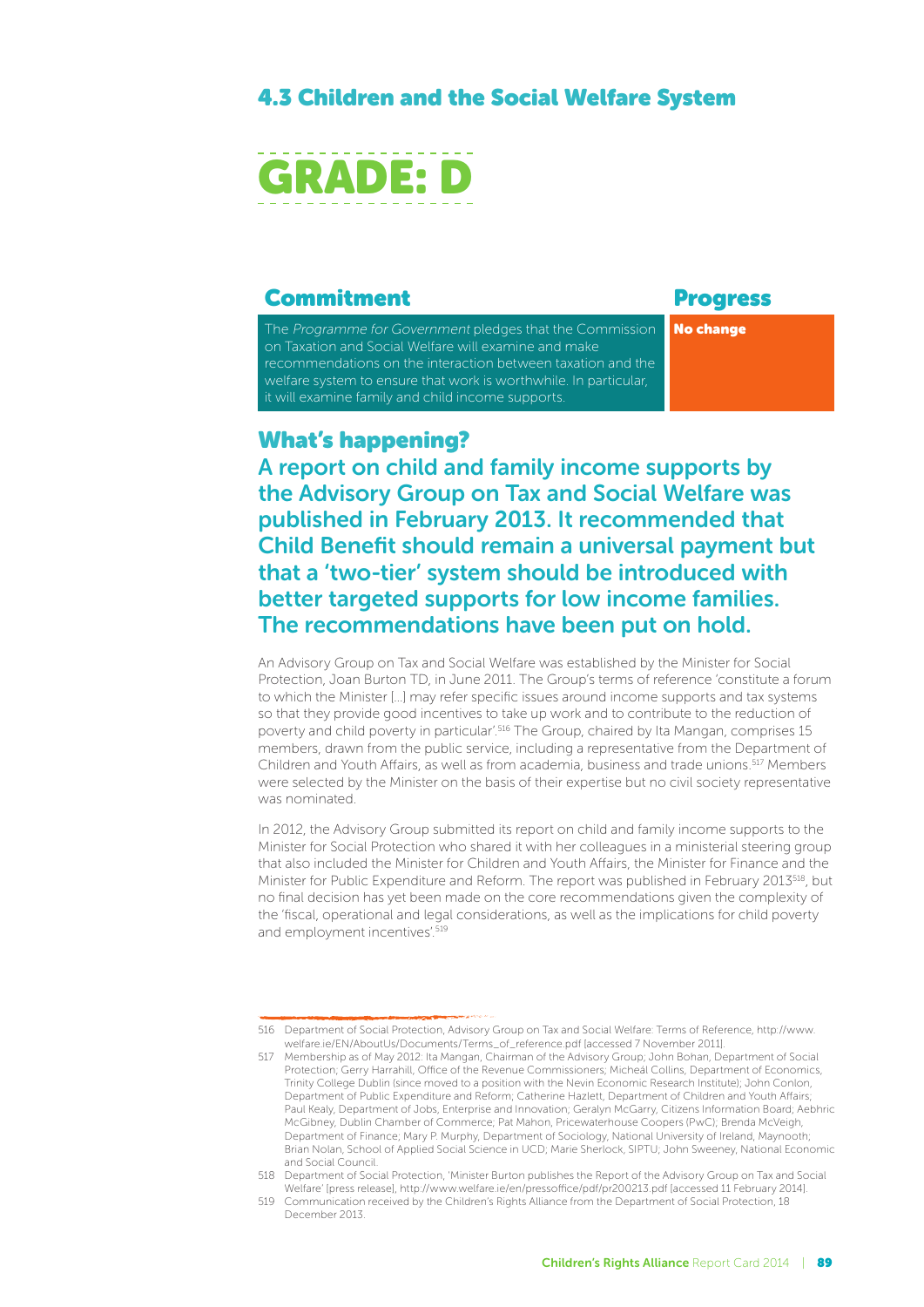The Advisory Group recommended the retention of Child Benefit as a universal payment for all families but at a reduced rate and the introduction of a 'second tier' child income support for families on low incomes or in receipt of primary social welfare payments. The second tier support would replace Qualified Child Increases and Family Income Support (FIS). The Group also gave one example where the gross household income limit for means-testing families to qualify for a second-tier payment would be set at €25,000 but a number of different options could be possible.

#### Comment

Children and the Social Welfare System gets a 'D' grade, which is the same as last year's grade as there has been no meaningful change. The Group's report has now been published and while the proposals to retain a universal payment to support children is most welcome, there are concerns that the proposed abolition of Family Income Supplement <sup>520</sup> would lead to low-paid working families being unfairly affected by this change. However, there has been no further action on this issue.

Article 27 of the UN Convention on the Rights of the Child provides that every child has the right to a standard of living adequate for the child's physical, mental, spiritual, moral and social development. While the provision recognises that parents and guardians have the primary role in providing financially for a child, the State must take appropriate measures to assist parents and guardians according to its means, including the provision of material assistance and support programmes. This is a qualified right,<sup>521</sup> subject to the economic conditions of the State. That said, children and struggling families should not disproportionately bear the brunt of budgetary cuts, nor should there be unreasonable delays in receiving payments to which they are entitled. The UN Committee on the Rights of the Child has stated that States should not take regressive steps in a recession.

The recession has had a deep impact on families and children, with many experiencing poverty for the first time as a result of job losses, falling incomes and cuts to take home pay. A recent longitudinal study of children showed that the percentage of parents of three-year-olds reporting financial difficulties rose from 44% in 2008/2009 to 61% in 2010/2011.522 Families who had the lowest income at the beginning of the recession were more likely to report that the recession had 'a very significant negative impact on them than those with higher incomes at that time'.<sup>523</sup> The Central Statistics Office Quarterly National Household Survey for July to September 2012 examined the effect on households of the economic downturn<sup>524</sup> and found the primary reason given by households with children that experiencing financial difficulties was the loss of employment, while a reduction in working hours as well as pay-cuts were also given as reasons. This survey found that up to 82% of households had reduced their spending during the recession, with almost a quarter of them cutting back on five or more categories of spending including groceries, clothing, footwear, housing, health insurance (where relevant) and social activities. Households with children were found to have significantly more cutbacks than others while the two main additional costs that contributed to financial difficulties for these households were utility bills and school or university costs.

The social welfare system, however, continues to provide a vital safety net and is responsible for protecting many families from being pushed even deeper into poverty. The Central Statistics Office Household Budget Survey showed an increase of 73% in State financial supports to families since 2005, from €125.41 to €217.00, to support them through wage cuts and job losses.525 However, according to research conducted by the Children's Research Centre in Trinity College Dublin and the Family Support Agency, 40% of families 'at risk of poverty' reported that they did not receive any social welfare supports in addition to the Child Benefit payment while one third of families relied on social welfare for all of their household income.526

<sup>520</sup> Family Income Supplement (FIS) is a weekly tax-free social welfare payment available to low-paid employees with children.

<sup>521</sup> A qualified right is a right that the State can lawfully interfere with in certain circumstances where the public or state interest, on balance, overrides those of the individual.

<sup>522</sup> Economic and Social Research Institute, Trinity College Dublin, Department of Children and Youth Affairs (2013), Growing Up In Ireland, National Longitudinal Study of Children, Infant Cohort, Key Findings: 3 Year Olds, No. 5, Dublin: Department of Children and Youth Affairs.

<sup>523</sup> Ibid., p.112.

<sup>524</sup> Central Statistics Office, Quarterly National Household Survey: Effect on Households of the Economic Downturn, http://www.cso.ie/en/media/csoie/releasespublications/documents/labourmarket/2012/ QNHSeconomicdownturnq32012.pdf [accessed 4 December 2013].

<sup>525</sup> Central Statistics Office, Household Budget Survey 2009-2010: volume 2, http://www.cso.ie/en/media/csoie/ releasespublications/documents/housing/2010/full.pdf [accessed 4 December 2013].

<sup>526</sup> L. Swords, B. Merriman and M. O'Donnell (2013) Family Wellbeing on a Limited Income: A Study of Families Living at Risk of Poverty in Ireland, Dublin: Children's Research Centre, Trinity College and the Family Support Agency, p.58.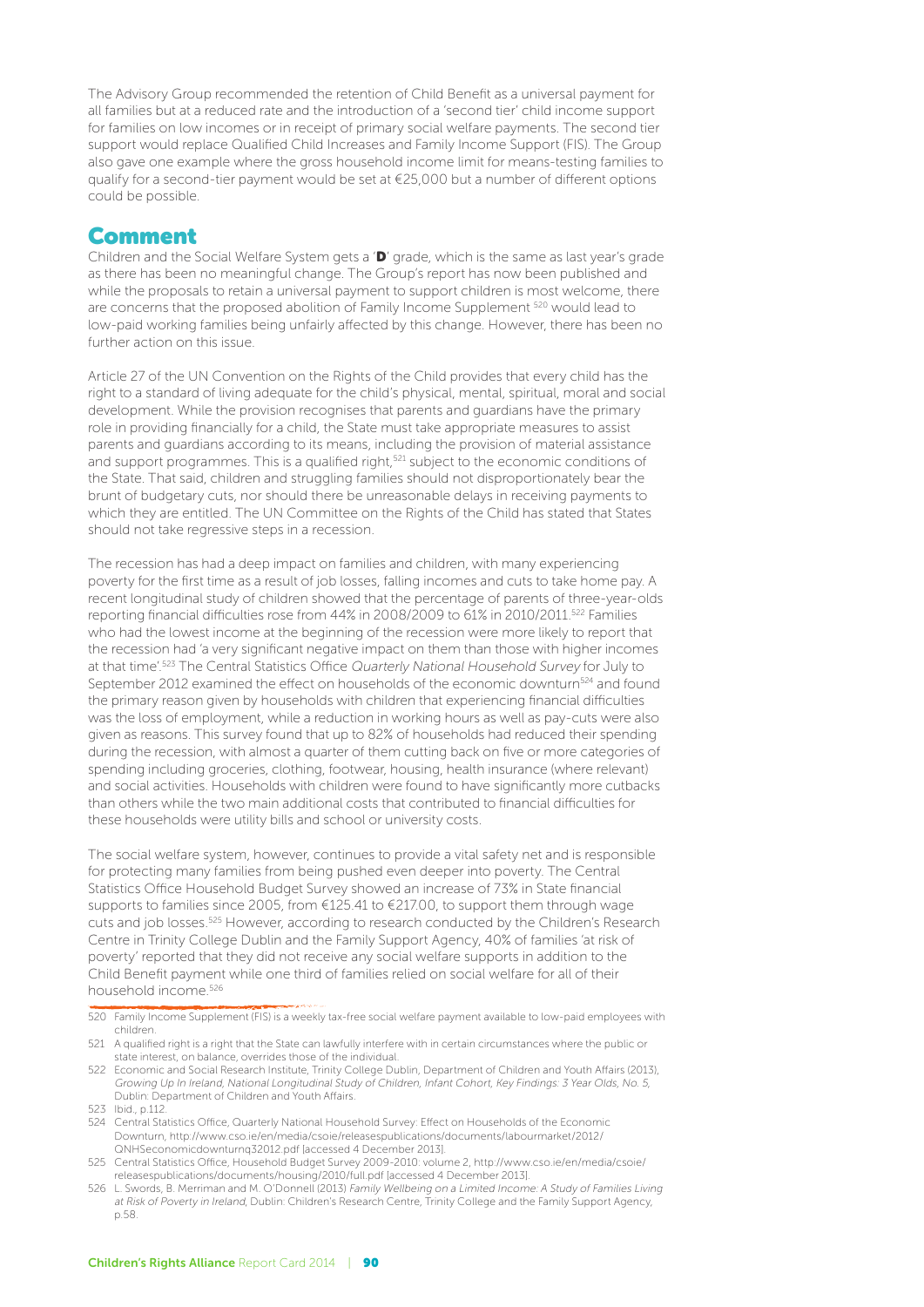"The recession has had a deep impact on families and children, with many experiencing poverty for the first time as a result of job losses, falling incomes and cuts to take home pay. A recent longitudinal study of children showed that the percentage of parents of three-year-olds reporting financial difficulties rose by 17% between 2008 and 2011."

The Advisory Group on Tax and Social Welfare noted that the Department's own value for money report demonstrated that while Ireland spent significantly more on cash benefits, the child poverty rate in Ireland was still higher than the average in other Organisation for Economic Cooperation and Development (OECD) countries.<sup>527</sup> Meanwhile the Department of Social Protection's Social Impact Assessment of Budget 2013 showed that without these social welfare payments, 51% of Ireland's population would be at risk of poverty – a steady increase from 39.8 % in 2004.528

Addressing child poverty means ensuring that the social welfare system works for those that need it most, namely vulnerable children and families. The Children's Rights Alliance has long advocated on this issue, calling for greater coordination between the tax and social welfare systems to allow for more efficient targeting of child income supports, by facilitating a move towards an integrated child income support payment. Our position is built on learning from the United Kingdom, where the Government, having considered integration of tax and social welfare systems, opted for strategic (partial) rather than structural (full) integration. This approach means greater coordination between tax and welfare systems, with closer cooperation on policy, standardisation of information systems and more transfer of information between the agencies concerned, but not full integration of systems and services.<sup>529</sup> Steps have been taken to ensure that the tax and welfare systems work better together in relation to child income supports. It is important that poverty and unemployment traps are avoided.<sup>530</sup>

Towards an integrated child income support payment: The debate over the last number of years has centred on the issues related to taxing or means testing the Child Benefit payment, which is a universal payment (paid to more than 611,000 families in 2013 at a cost of more than €1.9 billion to the Exchequer, 84% of the total amount spent on child income supports)<sup>531</sup>

However, the package of child income supports is larger than Child Benefit alone and a change to this payment will automatically impact on others. To truly address this issue, the current social welfare system (which is complex and cumbersome) must be reformed to become more responsive to individual families' needs, through more joined-up working between the tax and welfare systems<sup>532</sup> The successful introduction and administration of a new, integrated child income support payment, as outlined in the Department of Social Protection's 2010 Policy and Value for Money Review of Child Income Supports and Associated Programmes, would require significant cooperation between the Department of Social Protection and the Revenue Commissioners. There is precedence for such

<sup>527</sup> Advisory Group on Tax and Social Welfare, First Report: Child and Family Income Support, p.11, http://www. welfare.ie/en/downloads/Advisory-Group-on-Tax-and-Social-Welfare-First-Report-Child-and-Family-Income-Support.pdf [accessed 11 February 2014].

<sup>528</sup> Central Statistics Office (2011) European Survey of Income and Living Conditions (EU SILC) 2010, Cork: CSO, p. 26. 529 D. Clinton et al (1994), The Commission for Social Justice: Integrating Taxes and Benefits? London: Institute of

Public Policy Research. See also: Martin Taylor (1998), The Modernisation of Britain's Tax and Benefit System, Number Two: Work Incentives, London: HM Treasury.

<sup>530</sup> Work has been done to better integrate the information held by the Department of Social Protection and the Revenue Commissioners.

<sup>531</sup> Department of Public Expenditure and Reform, (2013) Revised Estimates for Public Services 2014, Dublin: Stationery Office. However, this figure does not include the Qualified Child Increase. In 2013, the estimated expenditure on QCIs was €694 million according to a communication received by the Children's Rights Alliance from the Department of Social Protection on 31 January 2014.

<sup>532</sup> This would involve greater coordination between the Revenue Commissioners and the Department of Social Protection, with closer cooperation on policy, standardisation of information systems and more transfer of information between relevant agencies, but not full integration of systems and services.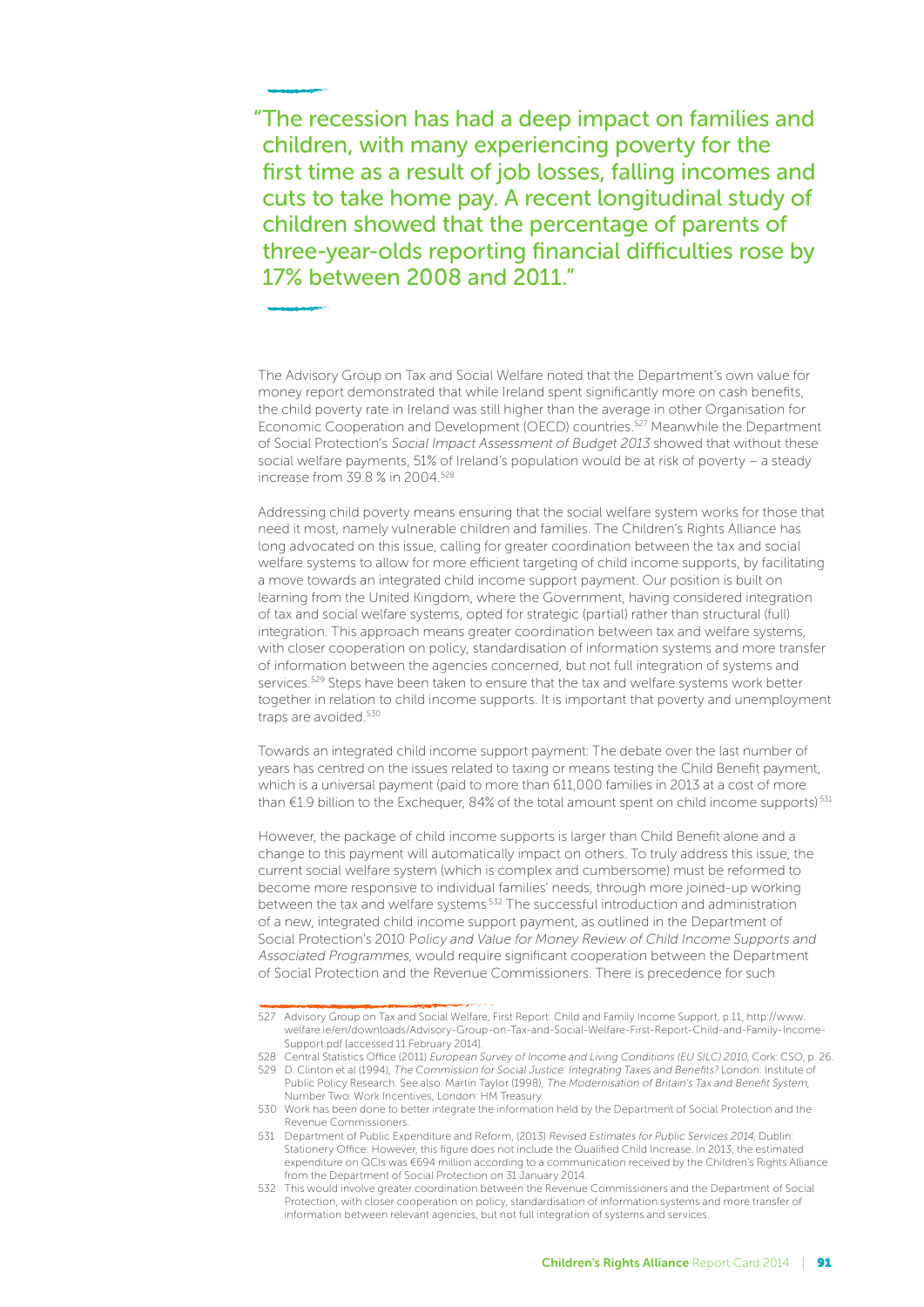cooperation.533 Currently the level of matching of Department of Social Protection data from the Child Benefit file with data on households held by the Revenue Commissioners is around 87%.534

Moving to a new system would, of course, incur initial costs and take time, but these costs must be considered in the context of the longer-term costs of failing to address child poverty and the Government's commitment to reduce poverty and make efficient and effective budgetary decisions, with positive long-term savings and impact. ESRI research in 2007, looking at a potential 'second tier' child income support payment similar to the integrated payment, estimated that this measure would reduce child poverty by 4.5%,<sup>535</sup> thus ultimately generating Government savings that would reduce the need for State supports, specifically in relation to income, health and justice.

A key stumbling block is how to compensate low income families that currently receive the Family Income Supplement (FIS), could face significant losses under an integrated child income support payment. FIS is not solely a child support payment, but an employment support, so reforming FIS requires both a child and an employment response. Reform of 'in-work' income supports – for example by introducing a refundable working tax credit – is urgently needed. While the Advisory Group recommended the abolition of FIS in favour of introducing a second tier payment, the analysis found that this would result in over 80% of FIS recipients losing some portion of their income supports.<sup>536</sup> Instead, FIS should be retained, at least on an interim basis, to assist those families currently in employment as well as those who may require an in-work income support payment for future employment. Furthermore, the proposed annual income threshold of €25,000 for means-testing a household for the second-tier payment is much too low. The End Child Poverty Coalition, of which the Children's Rights Alliance is a member, has recommended that this income threshold is raised to at least €35,000.537 The Advisory Group is also reviewing 'working age' income supports and its report is due to be completed in the second quarter of 2014.<sup>538</sup> Through its Pathways to Work programme, the Government intends to make it easier to apply for FIS and to encourage employers to raise awareness of the support available to eligible employees.<sup>539</sup> Given that ESRI research has demonstrated the importance of maintaining child income supports, this must be prioritised.

<sup>533</sup> The Revenue Commissioners and the Department of Social Protection currently cooperate in relation to two existing tax credits: the One-Parent Family Tax Credit and the Home Carers' Tax Credit. The Office of the Revenue Commissioners, Home Carer Tax Credit, http://www.revenue.ie/en/tax/it/credits/home-carers.html [accessed 1 March 2010].

<sup>534</sup> Communication received by the Children's Rights Alliance from the Department of Social Protection on 31 January 2014.

<sup>535</sup> T. Callan et al (2006), Child Poverty and Income Supports: Ireland in a Comparative Perspective in Callan (ed.), Budget Perspectives 2007, Dublin: ESRI.

<sup>536</sup> Advisory Group on Tax and Social Welfare, First Report: Child and Family Income Support, p.28, http://www. welfare.ie/en/downloads/Advisory-Group-on-Tax-and-Social-Welfare-First-Report-Child-and-Family-Income-Support.pdf [accessed 11 February 2014].

<sup>537</sup> End Child Poverty Coalition, Position Paper on Reforming Child Income Supports, p.3. http://www. endchildpoverty.ie/publications/documents/ECPCPositionPaperReformingChildIncomeSupports.pdf [accessed 11 February 2014].

<sup>538</sup> Department of Finance (2013) A Strategy for Growth: Medium-Term Economic Strategy 2014 – 2020, Dublin: The Stationery Office.

<sup>539</sup> Ibid, p.50.